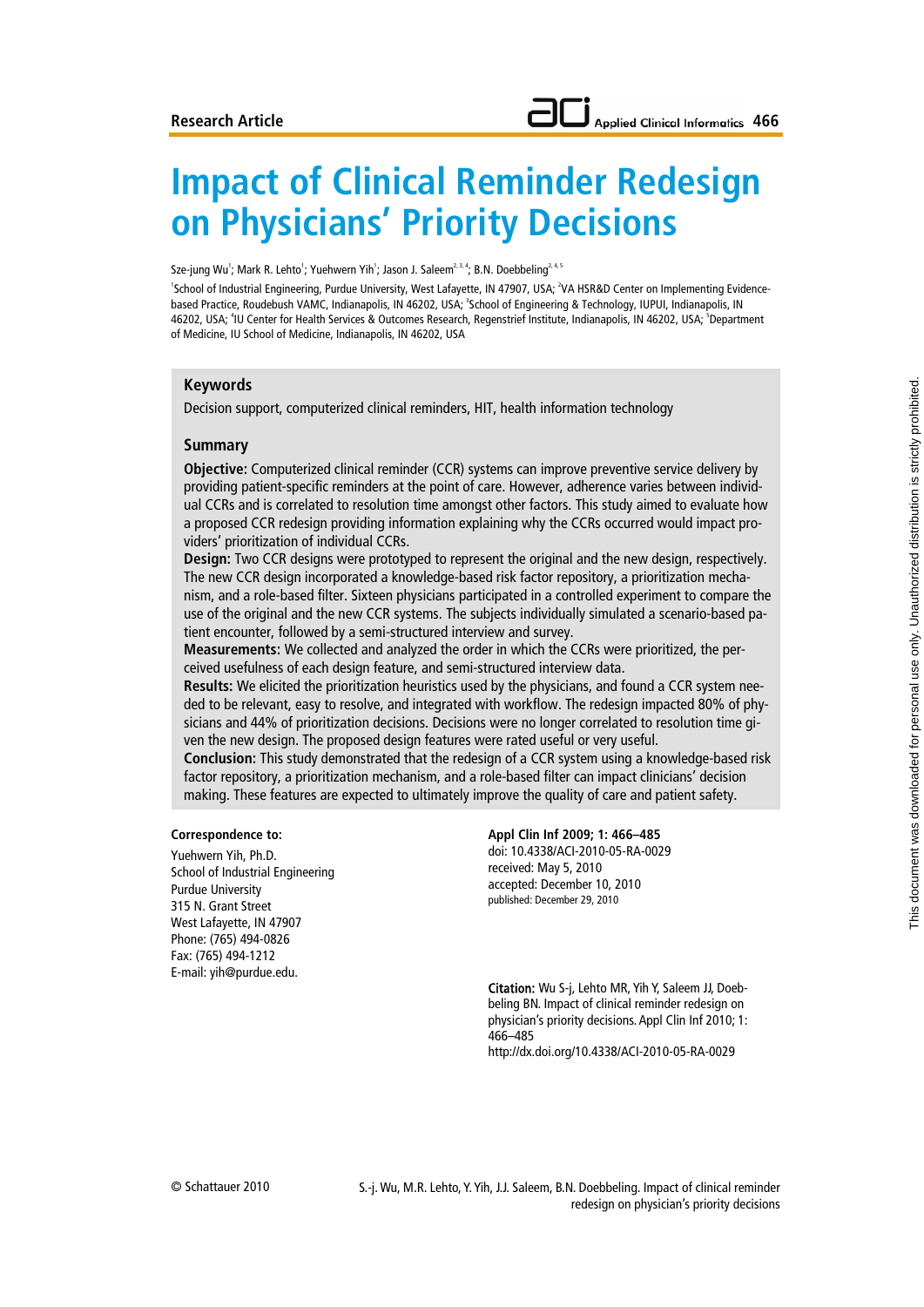# **1. Introduction**

A computerized clinical reminder (CCR) system is a form of decision support that reminds providers of upcoming or overdue actions to take in order to support adherence to clinical-practice guidelines. The reminders are typically triggered by a set of Boolean rules and electronic data, such as patient medical history and laboratory findings. As such a CCR system provides an automated process for processing patient information that is designed to alleviate providers' workload and reduce their reliance on memory.

This approach is illustrating the Computerized Patient Record System (CPRS) in the Department of Veterans Affairs (VA). CPRS is an integration of electronic medical record database and numerous decision support modules that allows health care providers to review and update patients' records. A point-and-click data entry system enables providers to place orders, including medications, laboratory tests, and special procedures ( $\blacktriangleright$  Figure 1). The CCR system is one of the modules embedded in CPRS. The CCR system in the VA is both context- and time-sensitive. It recognizes a patients' specific diagnosis and the time elapsed since the last screening was provided. It also provides standardized screening protocols in its dialog boxes and automatically generated documentation. A variety of CCRs have been widely implemented throughout VA's healthcare system of acute care medical centers, outpatient care clinics, and long-term care facilities [1].

CCRs are effective in facilitating adherence to clinical practice guidelines [2-6] and improving preventive service delivery [7-9]. When used optimally, CCRs also significantly improve decision quality [10] and quality of care [11-16]. Despite the potential to improve the quality of patient care, CCRs have been underused by clinicians, resulting in missed opportunities for provision of preventive care [17]. Moreover, adherence to individual CCRs has been found to be variable [18]. For example, CCRs were found to increase mammography performance [19] and adherence to guidelines for patients with heart disease [20], but had no effect on fecal occult blood testing [19]. In another study, a survey of primary care physicians revealed that CCRs were felt to be more useful for preventive health management items than for diabetes management [15].

In previous work we have uncovered several important factors associated with the aforementioned variation in CCR adherence. First of all, we found that the perceived clinical importance of individual CCRs influenced their likeliness of completion. Furthermore, physicians' projected resolution time was found to be inversely correlated to their adherence rate [21]. In order to resolve a CCR, the provider will have to perform a series of procedures, including opening and reviewing the electronic health records, consulting with the patient regarding the dialog boxes and recommendations, ordering laboratory tests, following-up on the laboratory tests, revising orders for the patient's medication, and documenting resolution of the reminder. In the study, resolution time is defined as the total time required to complete these steps to address and resolve a clinical reminder.

The finding from our prior study implies that a CCR perceived as taking longer to resolve is more likely to be deferred. One explanation comes from time restriction and work load, which often forces primary care providers to choose among multiple problems and tasks during a given visit. Another possible explanation is that the "black-box" design of some VA CCRs fails to provide conspicuous reasons why a CCR is triggered. Consequently, physicians have to develop information management strategies to facilitate the retrieval of relevant data, and appropriately prioritize information at the time of care [22].

To address these issues, we developed a new CCR prototype to assist clinicians in more effectively assigning priorities to particular CCRs during a patient encounter. The design modifications included a knowledge-based risk factor repository, a role-based filter, and a prioritization mechanism, as elaborated in the following section. The performance of the original and new CCR designs was tested in a study involving primary care physicians in the controlled Human Computer Interaction (HCI) & Simulation Laboratory in a participating Midwestern VA Medical Center (VAMC). In this study, we hypothesized that the new features in CCR redesign would be useful and result in better prioritization decisions.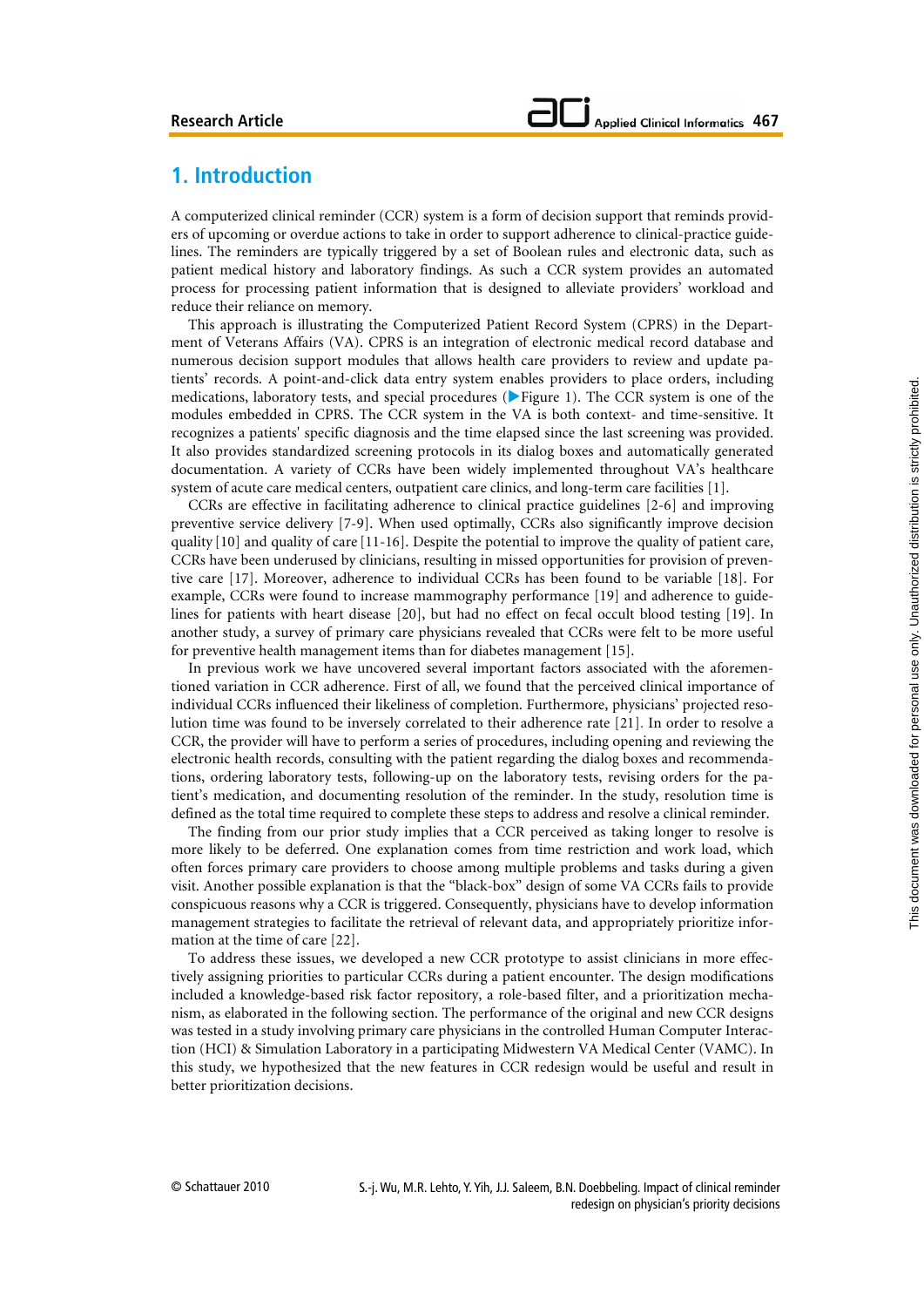# **2. CPRS Prototype**

A web-based prototype was developed as a mock-up of the current VA CPRS system. This application was programmed in Hyper Text Markup Language (HTML), JavaScript, Active Server Pages (ASP), SQL, and Microsoft Access 2003 database. This web application was database driven and enabled users to log in, select patients, and review the same clinical information as in the VA's CPRS, including cover sheet, problems, radiology results, laboratory tests, medications, orders, and medical notes, etc. This web-based CPRS simulation provided a platform for studying the use of CRPS in simulated clinic settings, without creating HIPAA compliance issues and clinical workflow integration problems that would have been faced if testing the system in actual clinical practice. (Note: HIPPA stands for the Health Insurance Portability and Accountability Act of 1996 that was enacted by the U.S. Congress in 1996 to address the security and privacy of health data in the electronic data interchange era.)

Two different prototypes of the CCR system were developed. Design A, representing the original CCR design, had an identical interface design and functionality to that in the current VA CPRS implemented at the participating VAMC ( $\blacktriangleright$  Figure 2). In design B, numerous design modifications were implemented ( $\blacktriangleright$  Figure 3). The following sections elaborate each of the novel features in the new CCR design (design B).

## **2.1 Risk Factor Repository**

We designed a risk factor repository that connected to the patient's health records to populate a systematic review of a patient's risk factors (i.e. problem list, laboratory results, other diagnostic tests), past encounter summary and pending exams. This tool automatically generated risk factor assessment summary consistent with existing knowledge base pertaining to early detection of a disease or other preventive services. To define the risk factors for an individual CCR, we searched the United States Preventive Services Task Force (USPSTF) and the National Guidelines Clearinghouse [23-24], and also obtained inputs from domain experts. Only grade A and grade B recommendations with stringent evidence from USPSTF were adopted for better evidence-based practice. The CCRs chosen were also VA performance measures.

The interface for the risk factor repository was programmed using JavaScript to include an expandable tree feature to facilitate navigation. This repository was connected to the CPRS database and accessible as a pop-up window by a single click on the corresponding CCR ( $\blacktriangleright$  Figure 4). The intent was to make it easy for clinicians to quickly retrieve desired information without having to manually browse through various locations to collect patient information.

## **2.2 Prioritization Mechanism**

The second feature incorporated in the prototype CCR system was a prioritization mechanism that enabled users to prioritize the clinical reminders according to several CCR attributes. These CCR attributes included

- 1. reminder name (in both designs),
- 2. due date,
- 3. resolution time, and
- 4. risk factors.

#### **2.2.1 Reminder Name**

Prioritizing by reminder name alphabetically was the default setting and the only prioritization approach taken in the existing VA's CCR system. Therefore, this feature was included in both the original and new design as a design benchmark in order to compare its importance with the rest of design features.

#### **2.2.2 Due Date**

The existing design in the VA displayed the statement "due now" in place of the actual date. The new design proposed to display and prioritize each overdue clinical reminder by the actual due dates. This function enabled clinicians to recognize how late a CCR was past due, and to prioritize

S.-j. Wu, M.R. Lehto, Y. Yih, J.J. Saleem, B.N. Doebbeling. Impact of clinical reminder redesign on physician's priority decisions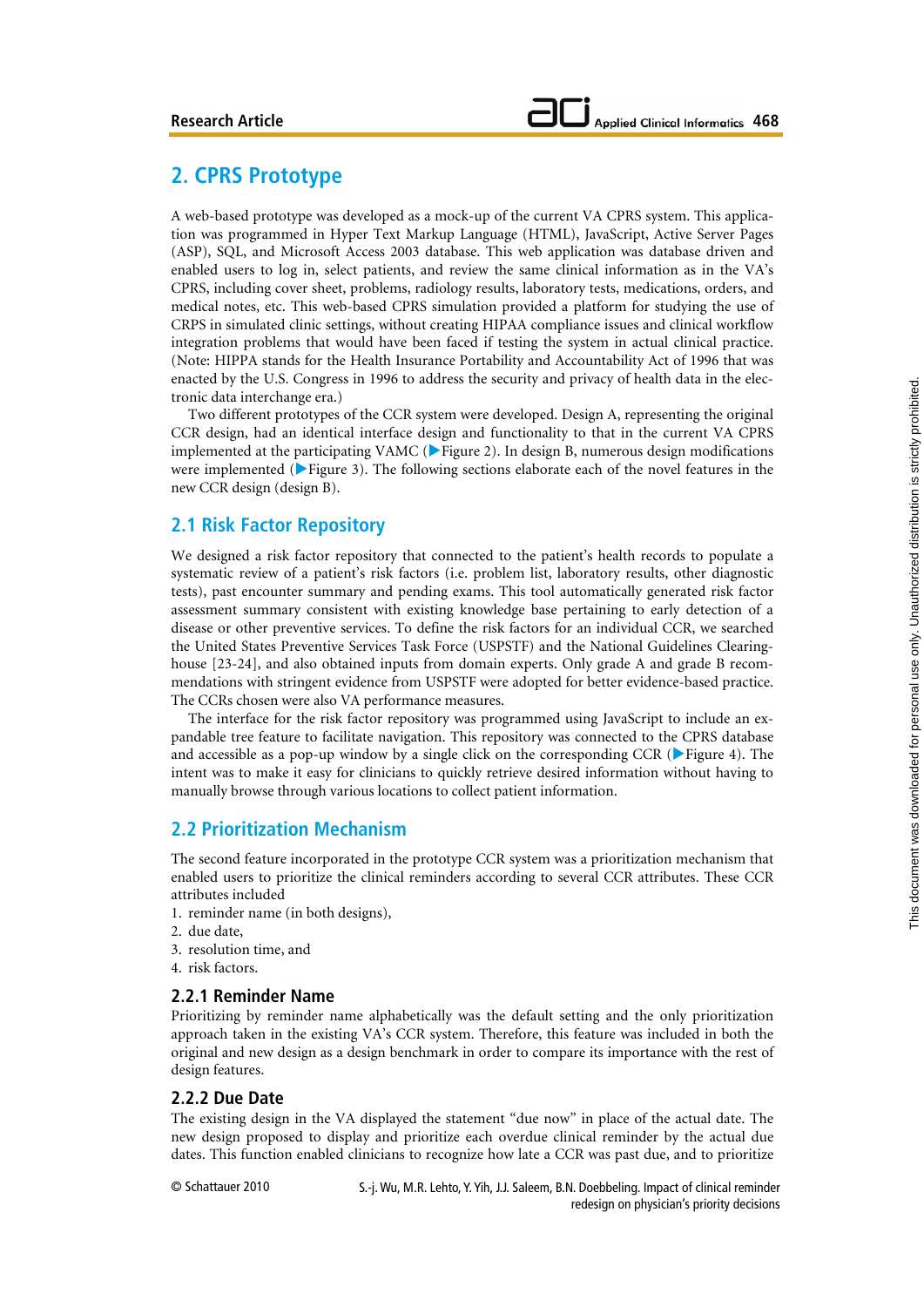accordingly if desired. It also saved them the time to browse through past exam results or medical notes to locate such data.

## **2.2.3 Estimated Resolution Time**

Resolution time is the amount of time it takes to resolve a CCR, including both addressing the reminder issue and documenting the resolution. In a prior study, we asked a panel of clinical experts to estimate the resolution time of different CCRs for the CPRS system [21]. This new feature displayed the resolution time estimated by physicians for each CCR in the prior study, allowing us to investigate how providers used this information to generate their own prioritizing decisions.

## **2.2.4 Risk Factors**

Studies have indicated risk factor management as one key to improve the safety and quality of care for patients. For example, when CCRs were prioritized by risk factors, patients could benefit in life expectancy, 10-year mortality, and absolute risk in a disease [27]. Differentiating CCRs by risk factor was also shown to improve the cost-effectiveness of a screening test or treatment, including implantable defibrillator therapy [25] and colorectal cancer screening [26]. Therefore, we proposed a risk factor ranking system that stratified the CCRs by patient's risk of developing a certain disease. A risk score of "average" or "high" was assigned to individual CCRs as an indication of the level of risk for each screened disease. The score was generated by the same knowledge base that powered the risk factor repository. Only grade A evidence levels, which were unequivocally recommended by USPSTF were used to populate the data system and calculate the risk score.

# **2.3 Role-based Filter**

Currently, the CCR system at the participating VAMC uses the preface "N" and "P" to clearly indicate whether the practice fell within the scope of practice for nurses and physicians, respectively [28]. We proposed a role-based filter that can optionally display the CCRs prefaced in either "N", "P", or both, as designated by the users. Unlike the two aforementioned design features (risk factor repository and prioritization mechanism) that have the potential to affect individual's prioritization decisions, the role-based filter was designed as a system intervention to prioritize who should best receive the reminder in order to reduce information overload and improve the use of the CCR system.

# **3 Methods**

We conducted an IRB-approved, controlled experiment to evaluate the impact of the CCR redesign in a simulated clinical setting in which clinicians were asked to behave as they normally would during a patient encounter. A scripted instruction was administered throughout the experiment to minimize bias and potential variation between experiments.

# **3.1 participants**

Clinicians were shown to be able to behave as they normally would during a clinical encounter in a simulated environment for usability testing [29]. We recruited sixteen (16) VA physicians opportunistically to participate in a comparison study of the original system and the new design. In a similar study, 16 subjects were demonstrated to be a sufficient sample size for comparison of CCR designs [30]. The subjects were recruited as a convenience sample because of the challenges in recruiting busy providers with packed clinical schedules. The participants constituted approximately half of the staff physicians in the participating VAMC outpatient clinics. Among the participants, two were novice CPRS users, and the rest were experienced users with an average of 5.8 years of experience. The average age of the participants was  $38.5$  years old (s.d. = 7.7 years), with nine male and seven female physicians.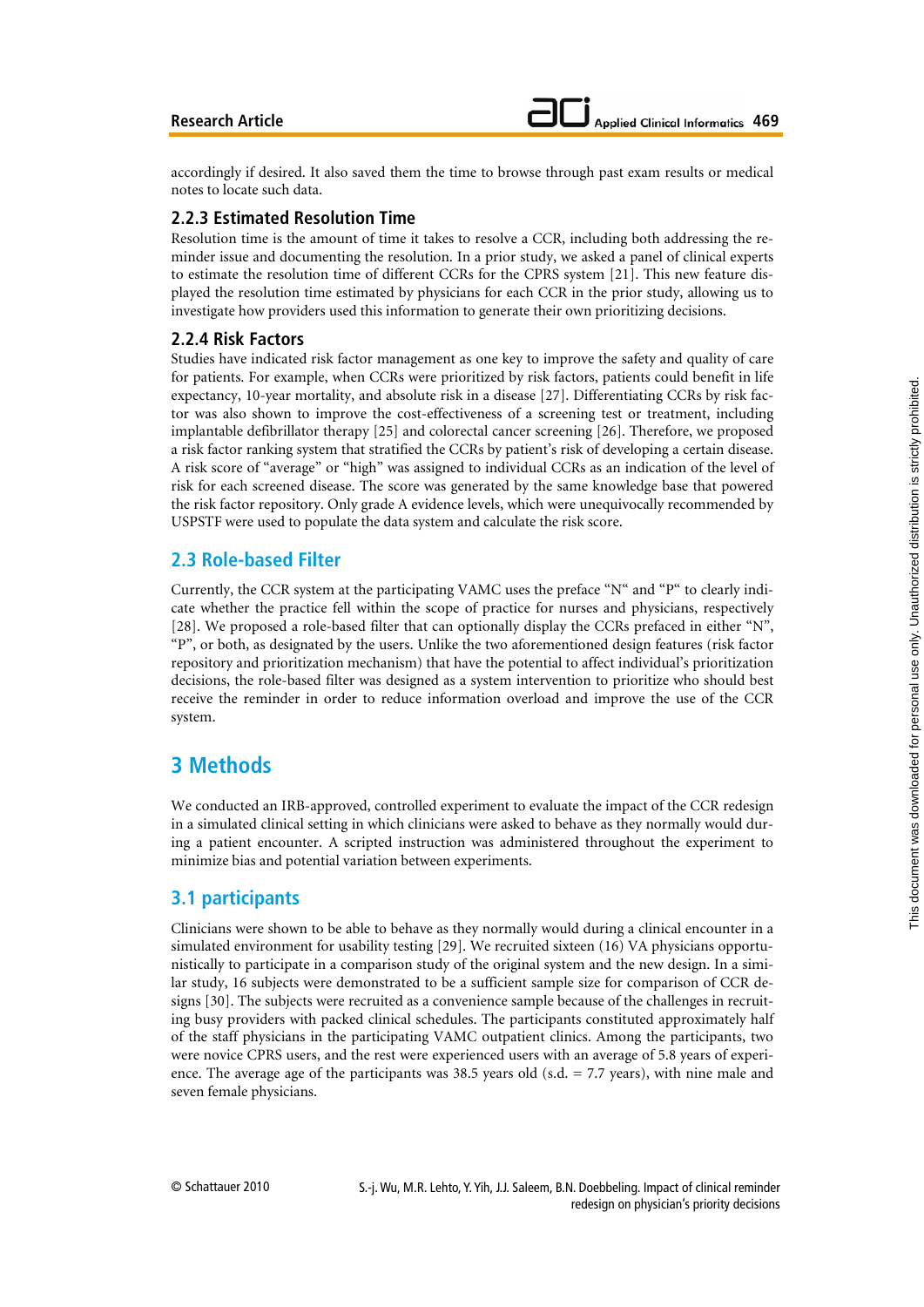## **3.2 Procedure**

The experiment was conducted in the HCI & Simulation Laboratory at the participating VAMC. The HCI lab provided a controlled, closed setting to simulate physicians using a workstation in an exam room. A web camera and Morae Recorder, a usability testing software, were installed on participant's workstation. Morae recorded user videos, audio, screen, and computer events, including keyboard entry and mouse clicks. The researcher (S. Wu) observed participant's facial expression and the computer screen remotely through Morae Observer at an observation station near by the participant.

The experiment started with a structured exploration session that acquainted the subjects with the CPRS prototype with the original CCR design (design A) and simulated patient data. After the exploration session, each subject moved on to an interactive simulation package programmed with JavaScript, as shown in  $\blacktriangleright$  Figure 5, to simulate the procedure of a typical patient encounter in an exam room. During the simulation, the subject walked through a mimic patient physical exam on the computer screen that provided immediate interactive feedback pertaining to patient symptoms, examination and checkup results through the simulation package.

The base case scenario was a 55 year-old male smoker with 4-year history of type II diabetes, and other active problems, including hypertension, tobacco abuse, and neuropathy in diabetes. Through the interactive simulation, the subject learned of the patient's health data and the following assessment plan generated in prior encounter notes:

- 1. the patient's diabetes was under very good control;
- 2. neuropathy in diabetes was well controlled;
- 3. hypertension was already controlled with medications;
- 4. the patient smoked very little now with one pack per week or so.

The patient scenario was found to be common among many patients in the participating VA facility. And thus, the patient's record was selected out of a patient pool as a typical case a physician might see in daily practice. The base case patient had neither acute complications nor critical conditions, and was merely scheduled for routine care.

Near the end of the simulated patient encounter on the computer, the simulation system informed the subject there were still five clinical reminders not resolved, but the next patient was to be seen in five minutes. Participants had to decide whether they wanted to resolve at least some of the clinical reminders, or defer all until the next visit. From this point on, a semi-structured interview was conducted by the investigator to elicit how the subject prioritized the clinical reminders under time pressure. The subject was asked to prioritize the five remaining clinical reminders, verbally explain how they made their decisions, and estimate the time they expected to spend on resolving each clinical reminder. This prioritization decision was made under the assumption that not all five clinical reminders could be resolved because of time constraints, and thus the clinical reminders had to be prioritized.

In the second half of interview, the new CCR design (design B) and its new features were introduced to the subject with the help of the researcher, following a scripted standard procedure. The subject walked through each feature in the new design with the investigator, including risk factor repository, prioritization functionality, and the role-based filter. After being introduced to the new design, the physicians were asked the same questions as in the original design, assuming he/she was seeing the same patient and under same time constant. The participant prioritized the CCRs again after reviewing the information on the new design, and provided explanations and feedbacks. Finally, the interview concluded with a web-based survey for the subject to rate the usefulness of each design feature. The survey was designed in a five-point Likert scale, which is an interval-based multiple-choice style of scales commonly used in questionnaires. The whole experimental procedure lasted between 40 to 50 minutes in general.

## **3.3 Data Collection**

During each session, qualitative interview video, written observations and quantitative survey entry were collected. Participant's verbalization, their respective videotapes and CCR prioritization deci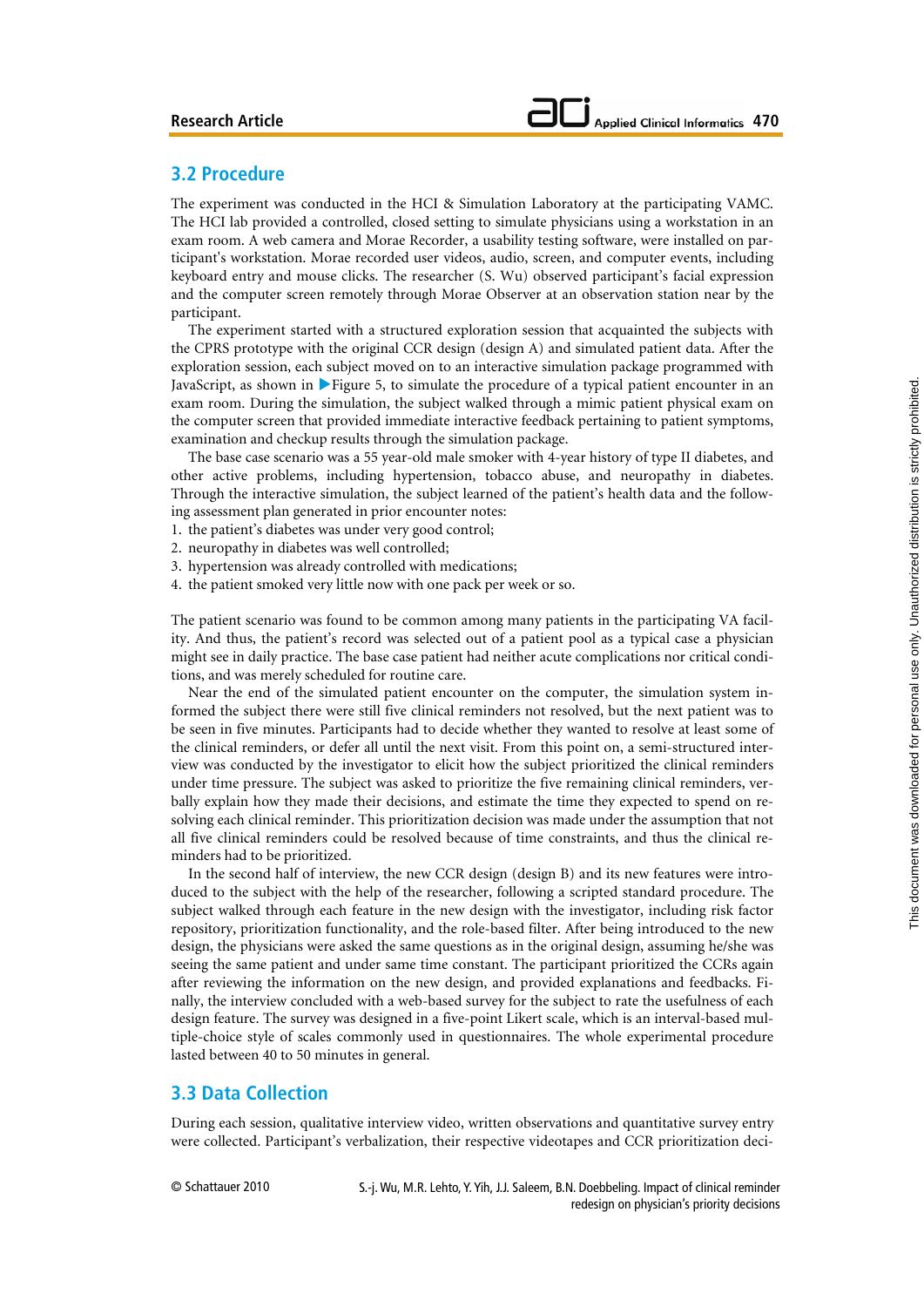sions were reviewed and summarized within a few days after each experiment. All notes were deidentified; no facility- and individual identifiable information was retained. Each provider's interview video was password-encrypted, stored in a DVD disk, and secured in a locked drawer in a protected data room in the VA facility. The audio and video recordings of the interviews were reviewed and summarized by the observer within days after each interview. The prioritization reasoning heuristics provided by the participants were interpreted with a coding system that assigned similar keywords and phrases into word groups.

# **4. Results**

This study investigated how physicians prioritized CCRs under time pressure given both the original and new designs. The prioritization data of the first participant were discarded from the experiment because the simulated EHR of the simulated patient was modified following the first experiment. The patient scenario had been changed from a patient with renal failure to a typical patient with several active problems, so as to better represent the population of most VA patients. The rating of system utility from participant 1 was not affected by the change and thus was retained in the analysis in section 4.4.

## **4.1 CCR Priority**

The order in which the subjects prioritized the five reminders was coded into numerical values of 1, 2, 3, 4, and 5. XTable 1 provides an intrinsic view of the priority shifts within subjects. With the original design, participants on average prioritized the reminders by the following order: hypertension (mean = 1.69, s.d. = 0.85), hemoglobin A1c (mean = 1.93, s.d. = 1.10), Lipid profile (mean = 2.67, s.d. = 1.35), diabetic foot exam (mean = 3.47, s.d. = 1.46), and colorectal cancer screening (mean = 3.53, s.d. = 1.51). Nevertheless, twelve (12) out of the 15 subjects modified their prioritization decisions after they were introduced to the new CCR design. With the new design the subjects prioritized the CCRs by a different order: colorectal cancer screening (mean = 1.87, s.d. = 1.51), hemoglobin A1c (mean = 2.53, s.d. = 1.19), hypertension (mean = 2.62, s.d. = 0.96), diabetic foot exam (mean = 2.73, s.d. = 1.53), and lipid profile (mean = 3.27, s.d. = 1.33).

In the experiment, the individual subjects provided estimated resolution time for each reminder as they walked through the prioritizing procedure for both designs. With this estimated resolution time information, the reminders that couldn't be addressed within the 5-minute time constraint were identified. These reminders were highlighted in grey in  $\blacktriangleright$  Table 1. During the experimental procedure, the subjects were aware that not all reminders could be resolved within the five-minute time frame. Therefore, the reminders that weren't addressed in time would be deferred. These "resolve/defer" decisions for each clinical reminder were further populated into  $\blacktriangleright$  Table 2.

In Table 2, the upper-left-to-lower-right diagonal cells underlined represent the number of unchanged decisions, and vice versa. From  $\blacktriangleright$  Table 2, one can conclude that, the new design changed physician's prioritization decision substantially. This impact is especially evident for the colorectal cancer screening. Ten (67%) out of fifteen participants changed their decisions from defer to resolve, and one changed from resolve to defer, using the new CCR design. Overall, 17 (49%) out of 36 originally resolved decisions were switched to defer, and 16 (41%) out of 39 previously deferred CCR decisions were resolved using the new design. Therefore, the new design impacted 12 (80%) out of 15 subjects and 33 (44%) out of 75 overall prioritization decisions.

## **4.2 CCR Resolution Time versus Priority**

As stated in prior sections, there was a strong negative linear correlation found between CCR resolution time and its adherence rate in our prior study [21]. More specifically, a CCR perceived to require longer to resolve is less likely to be completed by providers. Hence, another perspective of this study is to provide more insight to this previously found relationship, and to investigate how physicians perform with the new design.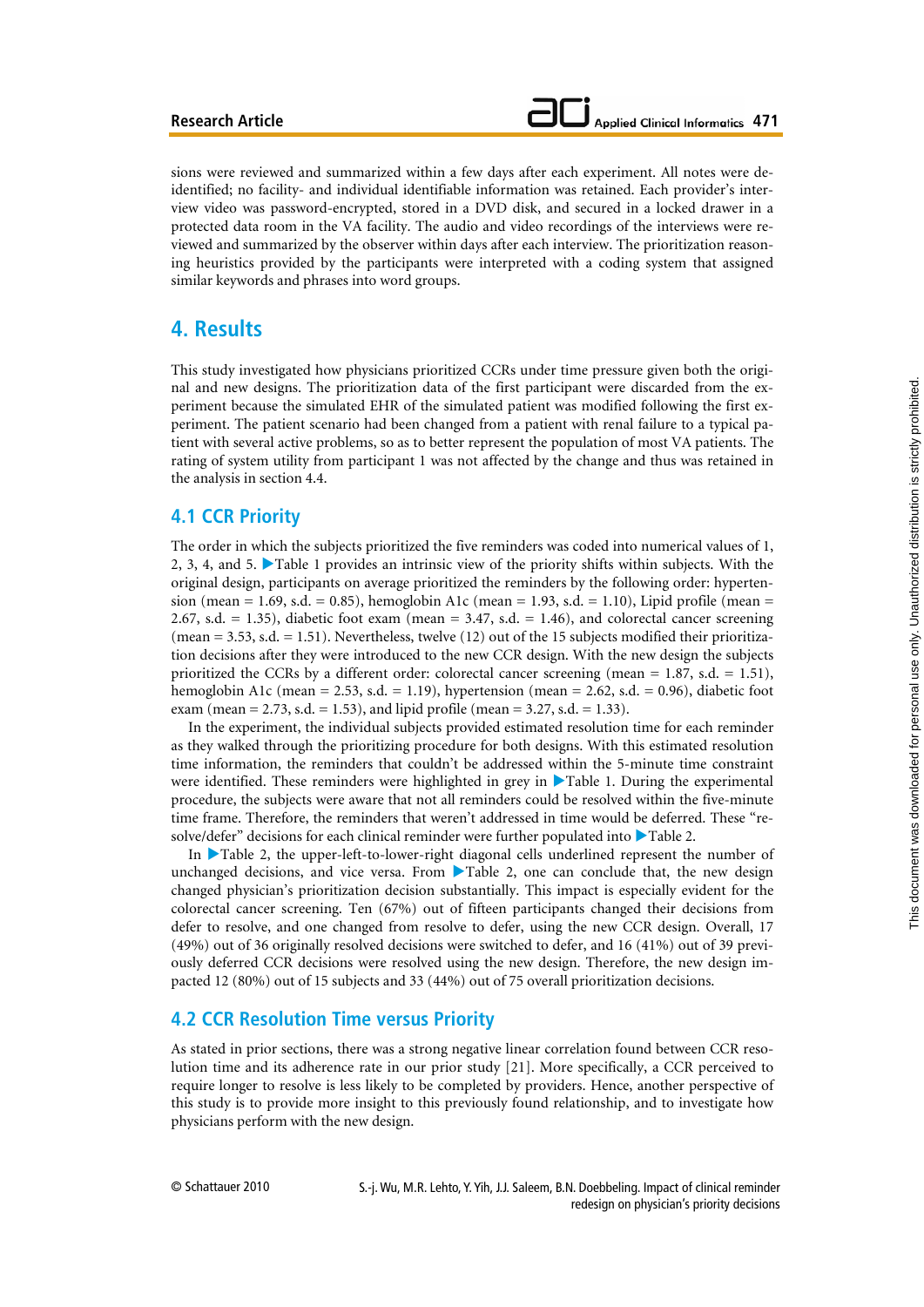Figure 6 demonstrate the relationship between the resolution time as evaluated by domain exerts and participants' CCR prioritization for the original and the new design, respectively (Note: a higher numerical value in the Y axis stands for lower priority). A positive linear correlation ( $R^2$  = 0.72) was found between system-provided resolution time and CCR priority in the original design, even though the CCR resolution time calculated by the domain experts' input were not provided ( $\blacktriangleright$  Figure 6a). This implies that the subjects considered the time needed to perform clinical tasks regardless of the presence of time information. This result is consistent with our prior study that suggested a CCR perceived as easier to resolve would be more likely to be resolved.

Intriguingly, the correlation between the system-provided resolution time and CCR priority was not found  $(R^2 = 0.31)$  when the subjects used the new CCR design, where the estimated resolution time for each CCR were provided ( $\blacktriangleright$  Figure 6b). This comparison showed that the new design provided the subjects a different perspective in their prioritizing decision, such that resolution time was no longer a dominant decision criterion.

## **4.3 Prioritization Heuristics**

The audio and video recordings of the interviews were reviewed and summarized by the observer within days after each interview. The prioritization reasoning heuristics provided by the participants were interpreted with a coding system that assigned similar keywords and phrases into word groups. The similarities and differences between related word groups were then examined. This qualitative analysis revealed certain decision heuristics frequently used by the participating physicians to prioritize the clinical reminders, as summarized in the following section.

#### **4.3.1 Relevance**

During the interview, all subjects commented that they prioritized a CCR because of its relevancy to patient's medical history. This was especially true for the hypertension and hemoglobin A1c reminders in the original CCR design. With the original design, nine physicians resolved either hypertension or hemoglobin A1c reminders at a higher priority because of the patient's prior history of hypertension and diabetes. These two reminders were perceived to be more relevant than the others in the original CCR design, even though all physicians had browsed through patient's health summary pages that noted that patient's blood pressure and glucose had normalized with exercise, diet or medication.

After the physicians were introduced to the new design, the reminders related to colorectal cancer screening and diabetic foot exam were perceived to be more relevant through the display of risk factors and due date features. Eight physicians prioritized these two reminders in the new CCR design for this reason. The feature of risk factor repository was also perceived to be helpful in determining the relevancy of the CCRs.

#### **4.3.2 Resolution Time**

While it was true that relevancy was the major reason why in the original design many physicians prioritized hemoglobin A1c over other CCRs, resolution time also played a role in their decisions. Four physicians commented in the interview that Hemoglobin A1c and lipid profile reminders were easy to resolve and thus were more likely to be resolved. The resolution of this type of reminders generally involved no more than a few mouse clicks and relatively less patient consultation, and thus was regarded to be the most easy to resolve. This served as the major reason why lipid profile was addressed most frequently in the original design.

The risk factor repository in the new design provides physicians with a different perspective of resolution time. Two physicians perceived the colorectal cancer screening to be less time consuming after finding the patient had a record of colonoscopy through patient's risk factor repository. This indicated a greatly reduced time in patient consultation, decreased likelihood of patient's resistance, and thus higher chance for successful medical intervention. As the two physicians addressed, this provided great incentives for physicians to prioritize colorectal cancer screening in the new CCR design. Essentially, the risk factor repository not only enabled physicians to differentiate the relevancy of CCRs, but subsequently assisted physicians in adjusting resolution time perception in certain cases and eventually influenced the prioritization decision.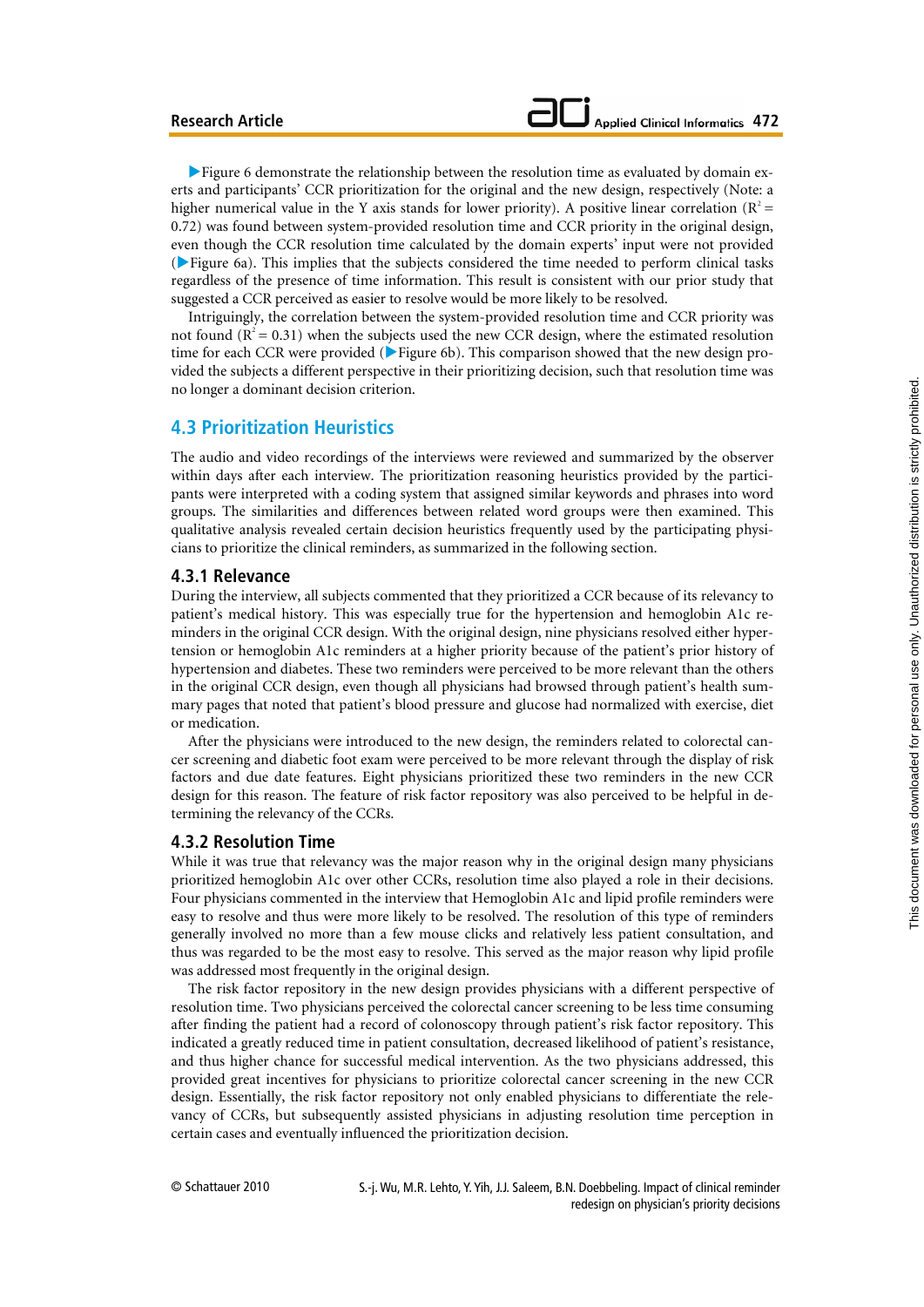#### **4.3.3 Integration with Work Flow**

The comments also revealed that, "not integrated with work flow" and "double documentation" were often cited reasons for why certain reminders were left unresolved. The hypertension, hemoglobin A1c and lipid-profile reminders were in this category. Six physicians mentioned the hypertension reminder was in their opinion merely a documentation tool that provided no extra value in decision making. Two physicians commented that they would not resolve the hypertension reminder in their daily practice regardless of their time availability. This comment is reflected in Table 1 where hypertension reminder was un-prioritized in both CCR designs for subject 11 and 12. For these two physicians, the medical issue for hypertension were usually addressed with the patient without documentation on the CCR interface, thus leaving the reminder status to be "unresolved".

Similarly, the hemoglobin A1c and lipid-profile reminders were mentioned by one particular physician as being documentation issues. The two clinical reminders were integrated with VA's lab system and thus could trigger a lab order electronically if a prescription was recommended. However, when no intervention was recommended, as was the case for some physicians in the study, resolving these two reminders become a documenting chore that was often un-prioritized in physicians' time-pressed work environment.

## **4.4 CCR Usefulness Ratings**

The usefulness of each new design feature rated by the subjects is summarized in  $\blacktriangleright$  Table 3. Overall speaking, 12 out of 16 (75%) subjects agreed the prioritization mechanism was useful (mean = 4.19, s.d. = 0.95). Specifically, due date and risk score were found to be most useful among all the four prioritizing features. 93% of the participants regarded due date to be useful (mean  $= 4.33$ , s.d.  $=$ 0.62) whereas 75% of the participants perceived risk score to be useful for decision making (mean  $=$  $4.06$ , s.d. = 1.34).

On the contrary, the prioritization of CCRs by their name, the default setting of the reminders in the current VA's CPRS, was found to be marginally useful by only 50% of the participants, with an average usefulness score of 3.31 and standard deviation 1.26. This implies a great potential for improvement for the current CPRS system. The feature of providing estimated resolution time at the point of care was also not found to be useful (mean  $= 3.44$ , s.d.  $= 1.31$ ). This result is supportive of the result from  $\blacktriangleright$  Figure 6b, which demonstrated that the resolution time was not the major consideration in the subjects' decision making processes when they were provided with the new CCR design. During the retrospective semi-structured interview, nine subjects acknowledged to have been aware of the time required to resolve each CCR when making clinical judgment. This was contrary to the two physicians who reported resolution time as a new perspective and useful information in their decision making processes.

In addition to positive perception of the prioritization feature, the participants also agreed that the functions of role-based filter and clinical risk factor repository were useful. The feature of a role-based filter was found to be useful by 75% of physicians (mean  $=$  4.06, s.d.  $=$  0.75). Last but not least, the proposed clinical risk factor repository was found to be useful by 88% of the participants (mean = 4.50, s.d. = 0.71), which was the most favored feature among all of the experimented features.

# **5. Discussion**

This study developed an experimental protocol to simulate patient encounter in a controlled computer-lab setting. The main disadvantage of a simulation methodology is that it does not capture the full complexity of a system and the surrounding contextual factors as they exist in real life. However, a simulation experiment in a controlled setting allows factors of interest to be manipulated and tested without the contamination of extraneous variability. A high degree of simulation fidelity for both the prototype and environment is also essential. However, since achieving a high degree of fidelity is resource-intensive, an effective experiment can be carried out by focusing the high simulation fidelity only on design aspects evaluators want to gather feedback on [31]. A simu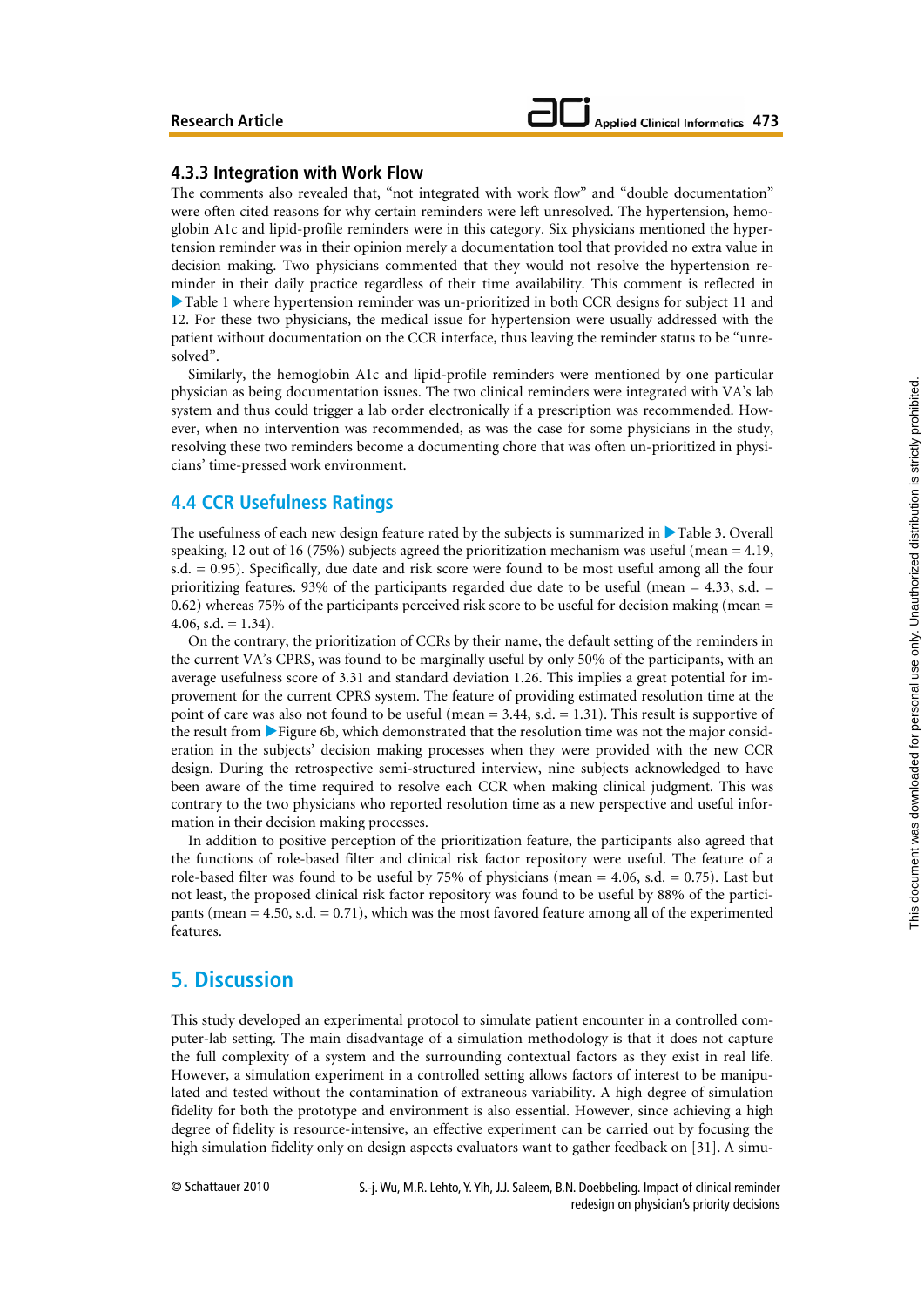lated patient is also an important factor for this method. While our study used an interactive computer-based package to simulate the procedure of a typical patient encounter in an exam room, using an actual patient or patient actor can add an additional layer of realism to a simulation study.

This study showed that several design features proposed to improve the VA's CCR system were perceived to be useful by clinicians. The new design also substantially impacted the way they prioritized CCRs. The results were consistent with our prior work [21], which showed that clinicians consider CCR resolution time, subconsciously or not, and factored the time into their prioritization decisions. By displaying the same information wisely, as is in our proposed new design, the proposed CCR redesign has great potential to impact on clinical practice. It changed the way providers incorporated CCR information to achieve a clinical decision. This reaffirmed the need for designing a CCR system that is capable of incorporating patient-specific risk information into decision support.

## **5.1 Practical Issues for Risk Factor Repository**

The proposed risk factor repository provides a higher level of decision support in that it extracted patient-specific information from existing electronic medical records according to a pre-defined knowledge base. The originally scattered information in the original CCR system provided little value to providers until it was mapped to assist decision making by the risk factor repository. However, there are a few practical concerns expressed by the subjects that have to be addressed for it to take effect to the fullest extent.

## **5.1.1 Increased Responsibility for Data Management**

First, five physicians initially expressed concerns for their responsibility for manual data maintenance to support risk factor assessment. Also, two physicians identified a work culture environment that did not support risk factor assessment. Another physician was concerned about the potential of increased liability for the recommended clinical reminders that was not originally planned to be addressed. To resolve these issues, a standard process should be developed and implemented to delegate appropriate personnel and procedure to keep current patient risk factors information. Alternatively, this could be accomplished through heuristic programming and text mining.

#### **5.1.2 Consensus on Risk Factors Definition**

The definition of risk factor repository demands constant updating to stay compatible with the current best evidence. For example, in November 2008, the USPSTF had recently modified the recommended screening discontinuation age of colorectal cancer screening for people with average risk from 80 years old to 75 years old. Two physicians questioned the capability of the CCR system to actively capture the definition changes for individual reminders. With new evidence being updated every few months, strategies and procedures should be developed to keep CCR risk factors up-to-date with most current findings. Notably, this is a challenge with all decision support based on evidence-based guidelines.

#### **5.1.3 Distrust of Information Accuracy**

Two subjects rated the feature of risk scores as 1 out of 5 because they distrusted the accuracy of the patient history for which the risk factors will be generated in the medical records. These subjects complained about inapplicable clinical reminders being triggered because of erroneous data entered into the patient database. When further asked to assume the data were accurate, the two subjects thereby increased scores to the 4-5 range. The distrust issue brought out the fact that an improved decision support alone does not make a system. Improving and maintaining information accuracy is the capstone for a decision support system to be reliable and efficient.

## **5.2 Study Limitation**

This study hypothesized that the number of clinical reminders to be resolved is limited under time constraint, such that physicians have to make choices amongst the list of available CCRs. In this study, fourteen out of sixteen physicians commented it is common for them not to have sufficient time to resolve all recommended clinical reminders. Some physicians had developed strategies to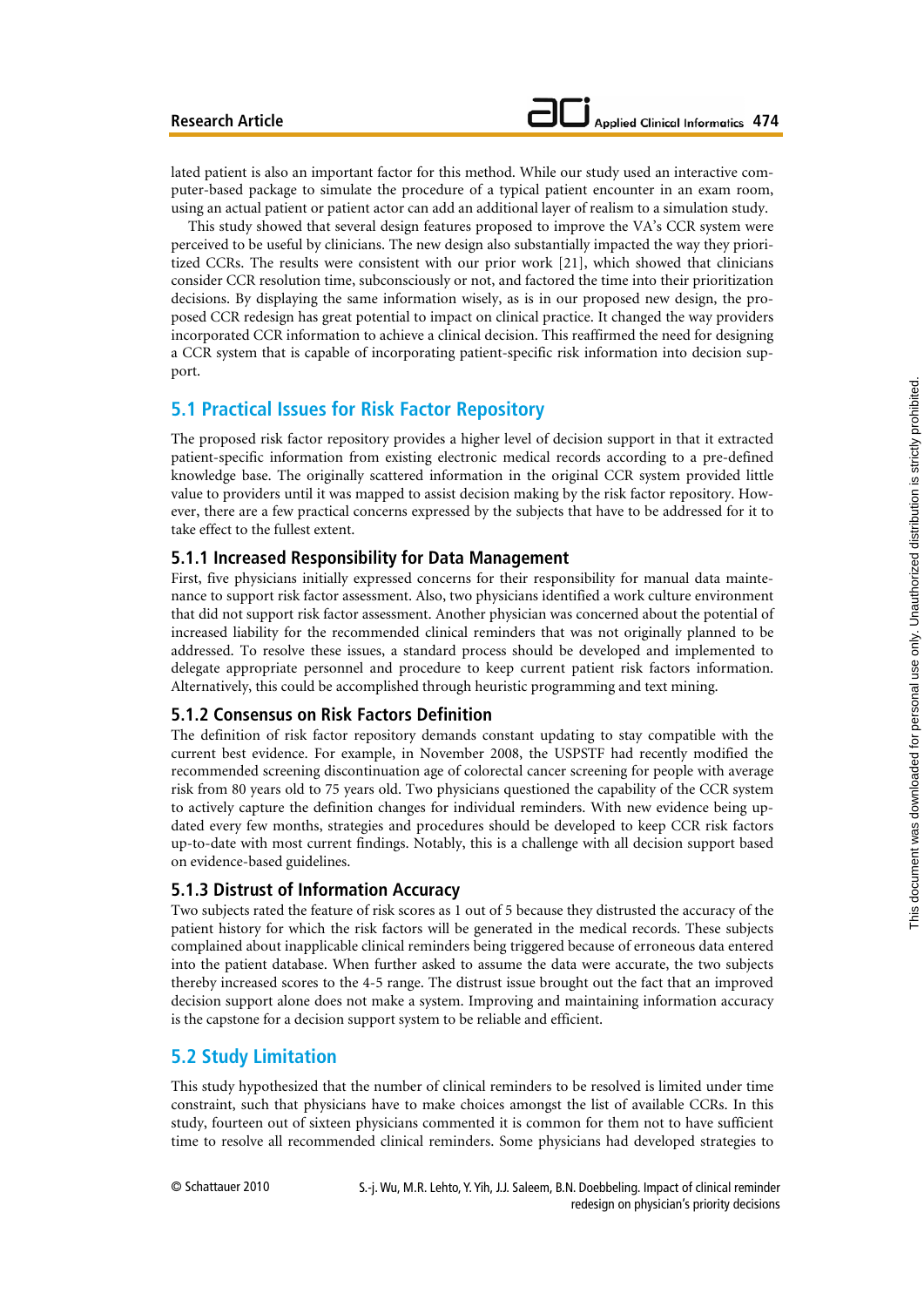resolve as many clinical reminders as possible, including having the next patient wait, or finishing unresolved reminders later in the day or the next day. These practices aroused issues including prolonged patient waiting times, clinicians' work overload, and uninformed exams prescribed after the patient encounter. These practice patterns potentially were contradicted with the assumption that clinicians could not resolve all reminders when they were pressed for time.

The study enrolled approximately half of the staff physicians as well as two resident physicians in the participating VAMC facility as a convenience sample. Even though the study incorporated physicians of a wide range of age groups from late 20s to late 50s, the average age of the participants (38.5 year-old) may still be younger than national average of VA physicians. Notably, age was not found to be correlated to the subjects' rating of perceived system utility in our study. Specifically, a simple regression model showed that age had no effect on physician's rating on the prioritization mechanism (F(1,14) = 0.20, p = 0.65), role-based filter (F(1,14) = 2.23, p = 0.15), and clinical risk repository  $(F(1,14) = 0.18, p = 0.67)$ . Therefore, the impact of participants' younger average age was not significant.

## **5.3 Conclusions**

This study demonstrated that a CCR redesign that provides information explaining why the reminders occurred affected the way physicians prioritized the clinical reminders significantly. Eighty percent (80%) of physicians changed their prioritization decisions after using the redesign, and 44% of prioritization decisions were modified from "resolved" to "deferred" or vice versa. Physicians' prioritization decisions were no longer correlated to CCR resolution time in the new design. The proposed design features, including risk factor repository, role-based filter, and prioritization by due date and risk factors, were also found to be useful by the physicians. The proposed design features can be beneficial to the audience who are in the planning and design phase for implementing clinical information systems, as well as those who are adding heuristic modules to their preexisting CCR system. We feel these findings demonstrate a great potential for improving decision quality and eventually patient safety.

#### **Acknowledgement**

This research was supported in part by the VA HSR&D Center of Excellence on Implementing Evidence-Based Practice (CIEBP), US Department of Veterans Affairs, HSR&D Center grant #HFP 04-148. Dr. Saleem is supported by a VA HSR&D Career Development Award (CDA 09-024-1). The Department of Veterans Affairs has no involvement in the study design, in the collection, analysis and interpretation of data, in the writing of the report, and in the decision to submit the paper for publication. The views expressed in this article are those of the authors and do not necessarily represent the view of the Department of Veterans Affairs. The authors thank all the physicians who allowed us to observe or interview them. Special thanks go to Chris Suelzer, MD, Maddamsetti Rao, MD, and Noelle Sinex, MD, for facilitating the recruitment in this study. We also thank the reviewers, and the IJMI Editorial Board for assistance with this manuscript.

#### **Clinical Relevance Statement**

The redesign of a CCR system using a knowledge-based risk factor repository, a prioritization mechanism, and a role-based filter can impact clinicians' prioritization decisions. These features were found to be useful and have great potential to ultimately improve the quality of care and patient safety.

#### **Conflict of interest Statement**

The authors declare no conflict of interest in the study.

#### **Human Subject Research**

The study was reviewed and approved by the Indianapolis VA Institutional review board. The study was performed in compliance with the World Medical Association Declaration of Helsinki on Ethical Principles for Medical Research Involving Human Subjects.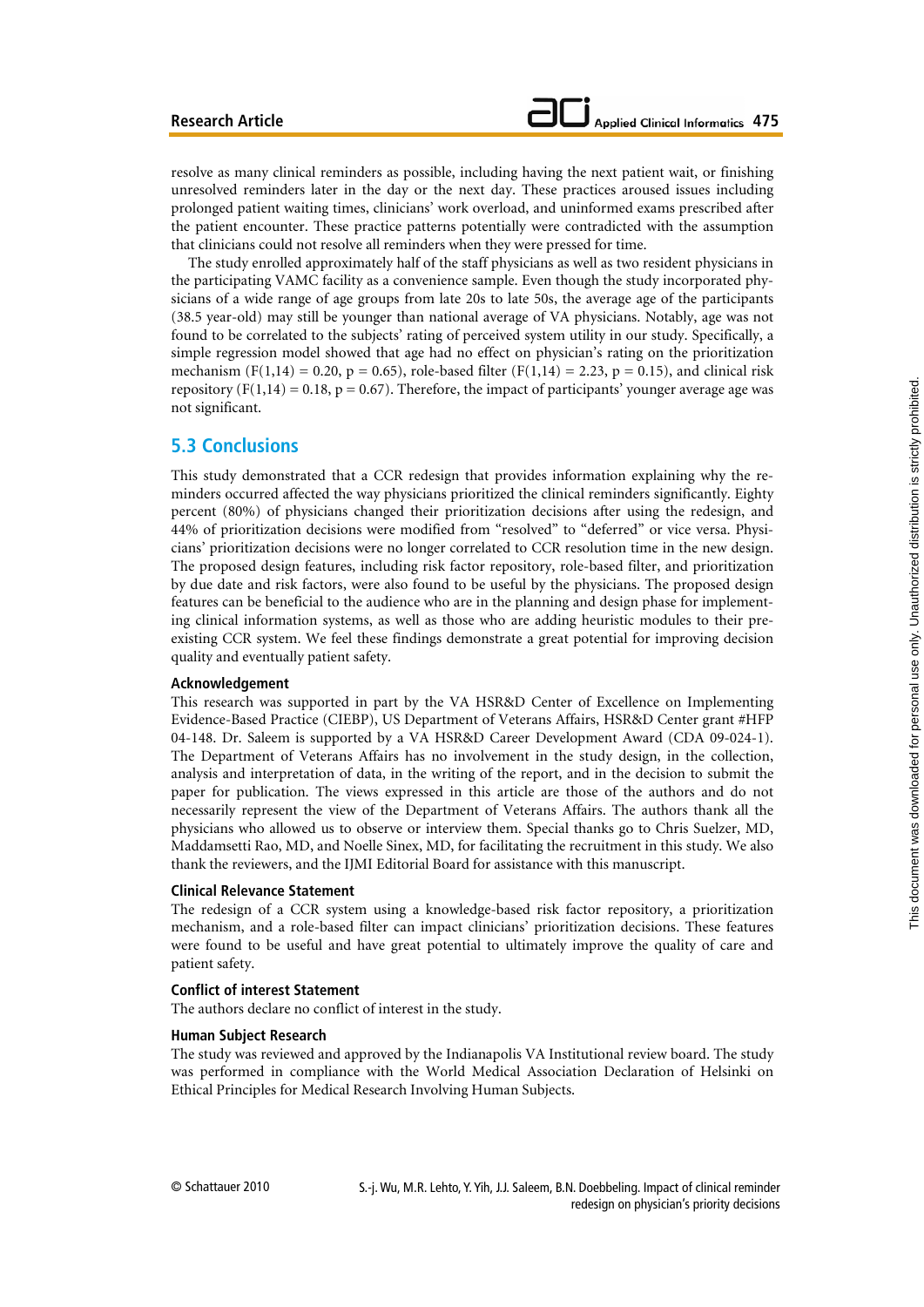|      | VistA CPRS in use by: Muterko, Sarah E (vista. indianapolis.med. va.gov) |                                                                                            |                                                                                                                                                 |                                                                                          |               |                                          | $\Box$ $\Box$ $\times$ |
|------|--------------------------------------------------------------------------|--------------------------------------------------------------------------------------------|-------------------------------------------------------------------------------------------------------------------------------------------------|------------------------------------------------------------------------------------------|---------------|------------------------------------------|------------------------|
| File | Edit View Tools Help                                                     |                                                                                            |                                                                                                                                                 |                                                                                          |               |                                          |                        |
| P    | <b>ZZTEST, CONNIE SUE</b><br>000-00-4455<br>Jan 01,1945 [61]             | <b>Visit Not Selected</b><br>Current Provider Not Selected                                 | Primary Care Team Unassigned                                                                                                                    |                                                                                          |               | Remote<br>Ö<br>Flag<br>Data <sup>x</sup> | No Postings            |
|      | Active Problems                                                          | Allergies / Adverse Reactions                                                              |                                                                                                                                                 |                                                                                          |               | Postings                                 |                        |
|      | No Problems Found                                                        | No Allergy Assessment                                                                      |                                                                                                                                                 |                                                                                          |               | No Patient Postings Found.               |                        |
|      | Active Medications                                                       | <b>Clinical Reminders</b>                                                                  |                                                                                                                                                 | Due Date                                                                                 |               |                                          |                        |
|      | No Active Medications Found                                              | N-Offseason Flu<br>P-MAMMOGRAM<br>P-PAP SMEAR                                              | N-EDUCATION ASSESSMENT<br>N-TOBACCO SCRN/ED<br>P-LIPID PROFILE FEMALE<br>P-POS HEP C SCREEN<br>P-UNVESTED PATIENT                               | Jul 11.06<br>DUE NOW<br>Jun 27,06<br>DUE NOW<br>DUE NOW<br>DUE NOW<br>DUE NOW<br>DUE NOW |               |                                          |                        |
|      | Recent Lab Results                                                       | Vitals                                                                                     |                                                                                                                                                 |                                                                                          |               | Appointments/Visits/Admissions           |                        |
|      | No Orders Found.                                                         | 97.2 F<br>P<br>80<br>R<br>16<br><b>BP</b><br>122/80<br>60 in<br>НT<br>122 lb<br>WT<br>PN 3 | Mar 28,2006 18:29<br>Mar 28,2006 18:29<br>Mar 28,2006 18:29<br>Mar 28,2006 18:29<br>Mar 28.2006 18:29<br>Mar 28,2006 18:29<br>Mar 28,2006 18:29 | (36.2 C)<br>$(152.4 \text{ cm})$<br>[55.3 kq]                                            | No data found |                                          |                        |
|      | Cover Sheet   Problems   Meds                                            | Consults   Surgery   D/C Summ   Labs  <br>Orders   Notes                                   | Reports                                                                                                                                         |                                                                                          |               |                                          |                        |
|      |                                                                          |                                                                                            |                                                                                                                                                 |                                                                                          |               |                                          |                        |

**Fig. 1** VA's computerized patient record system (CPRS)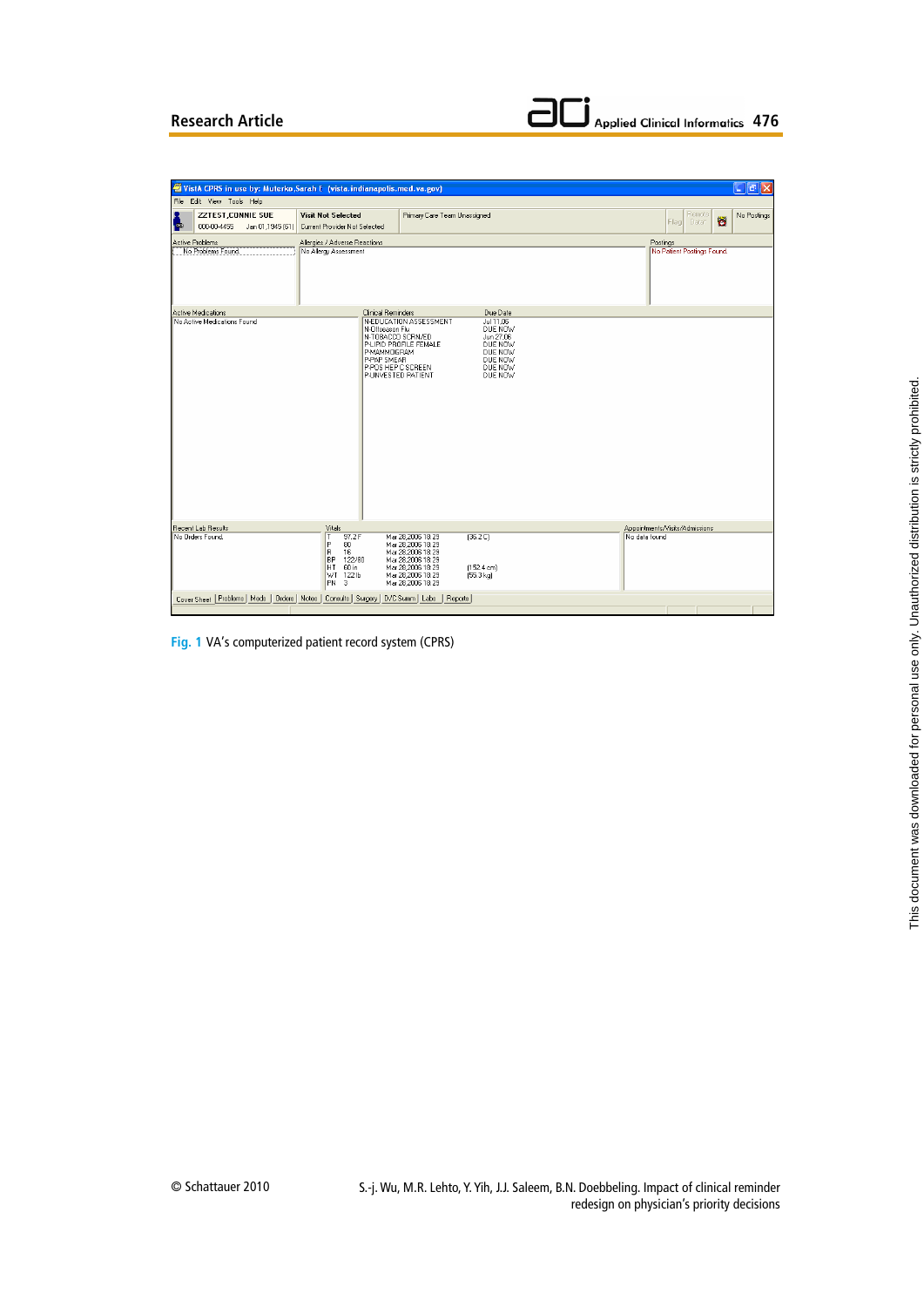| Web-Based Computerized Patient Record System                                                                                                                                                                                                                                                                                                           |                                                                                                                                                                                                                                                                         |                                                                                                                                                     |  |  |  |  |  |  |  |
|--------------------------------------------------------------------------------------------------------------------------------------------------------------------------------------------------------------------------------------------------------------------------------------------------------------------------------------------------------|-------------------------------------------------------------------------------------------------------------------------------------------------------------------------------------------------------------------------------------------------------------------------|-----------------------------------------------------------------------------------------------------------------------------------------------------|--|--|--|--|--|--|--|
| Edit<br>Help<br>File<br><b>View</b><br><b>Tools</b>                                                                                                                                                                                                                                                                                                    |                                                                                                                                                                                                                                                                         | 3:41                                                                                                                                                |  |  |  |  |  |  |  |
| <b>777Test Patient</b><br>Male<br><b>Visit Not Selected</b><br>000-00-7890<br>3/21/1951 (57)<br>Provider: ZZZTest Provider                                                                                                                                                                                                                             | Primary Care Team<br>Unassigned                                                                                                                                                                                                                                         | Flag<br>Posting D<br>Remote Data<br>Ő                                                                                                               |  |  |  |  |  |  |  |
| <b>Active Problems</b>                                                                                                                                                                                                                                                                                                                                 | Allergies/Adverse Reaction                                                                                                                                                                                                                                              | Postings Start Experiment                                                                                                                           |  |  |  |  |  |  |  |
| Niddm W/Neuropathy<br>Neuropathy In Diabetes<br><b>Tobacco Abuse</b><br>Niddm (ICD-9-CM 250.00)<br>Htn (ICD-9-CM 401.9)<br>Hepatitis C                                                                                                                                                                                                                 | No Known Allergies.                                                                                                                                                                                                                                                     | Oct 1,2007<br><b>Advance Directive</b>                                                                                                              |  |  |  |  |  |  |  |
| <b>Active Medications</b>                                                                                                                                                                                                                                                                                                                              | <b>Clinical Reminders</b>                                                                                                                                                                                                                                               | Due Date                                                                                                                                            |  |  |  |  |  |  |  |
| Calcium Acetate 667mg Cap<br>Amoxicillin 500mg Cap<br>Accu-Chek Comfort Cv(Glucose)<br>Amlodipine 10mg Tab<br>Furosemide 40mg Tab<br>Glipizide 10mg Tab<br>Metoprolol Succinate 100mg Tab<br>Minoxidil 10mg Tab                                                                                                                                        | P-COLORECTAL CANCER SCRN<br>P-DIABETIC FOOT EXAM<br>P-HGBA1C FOR DIABETICS<br>P-HTN ELEVATED BP>140/90<br>P-LIPID PROFILE MALE                                                                                                                                          | DUE NOW<br>DUE NOW<br><b>DUE NOW</b><br>DUE NOW<br>DUE NOW                                                                                          |  |  |  |  |  |  |  |
| Recent Lab Results                                                                                                                                                                                                                                                                                                                                     | Vitals                                                                                                                                                                                                                                                                  | Appointments/Visits/Admissions                                                                                                                      |  |  |  |  |  |  |  |
| CBC BLOOD SP<br>METABOLIC PANEL GREEN LITHIUM HEPARIN BLOOD SP<br>IPID PROFILE GREEN LITHIUM HEPARIN BLOOD SP.<br>PROSTATIC SPECIFIC ANTIGEN SERUM BLOOD SP.<br>ISH (3RD GEN) SERUM BLOOD SP<br>HEMOGLOBIN A1C PANEL BLOOD (CHEM) SP<br>MICROALBUMIN, RANDOM PANEL URINE, RANDOM SP<br>THYROXIN SERUM BLOOD SP<br>DRUGS OF ABUSE, BLOOD SERUM BLOOD SP | 98 F<br>Mar 24,2008<br>Þ<br>69<br>Mar 24,2008<br>R<br>16<br>Mar 24,2008<br><b>BP</b><br>149/85<br>Mar 24,2008<br>ļΗT<br>178 in<br>Mar 24,2008<br>MТ<br>229 lb<br>Mar 24,2008<br>lPN.<br>Mar 24,2008<br>POX<br>198<br>Mar 24,2008<br><b>BMI</b><br> 26.01<br>Mar 24,2008 | Mar 31,2008 Orange Rms Cancelled by Clinic<br>Mar 26,2008 Liver Biopsy Rms Cancelled by Clinic<br>Mar 26,2008 Fasting Blood Rms Cancelled by Clinic |  |  |  |  |  |  |  |
| <b>Consults</b><br><b>Surgery</b><br>D/C Summ<br><b>Cover Sheet</b><br><b>Problems</b><br><b>Meds</b><br>Orders<br><b>Notes</b><br>Labs<br><b>Reports</b>                                                                                                                                                                                              |                                                                                                                                                                                                                                                                         |                                                                                                                                                     |  |  |  |  |  |  |  |

**Fig. 2** Design A: the CPRS prototype with the original design of CCR system (simulated data)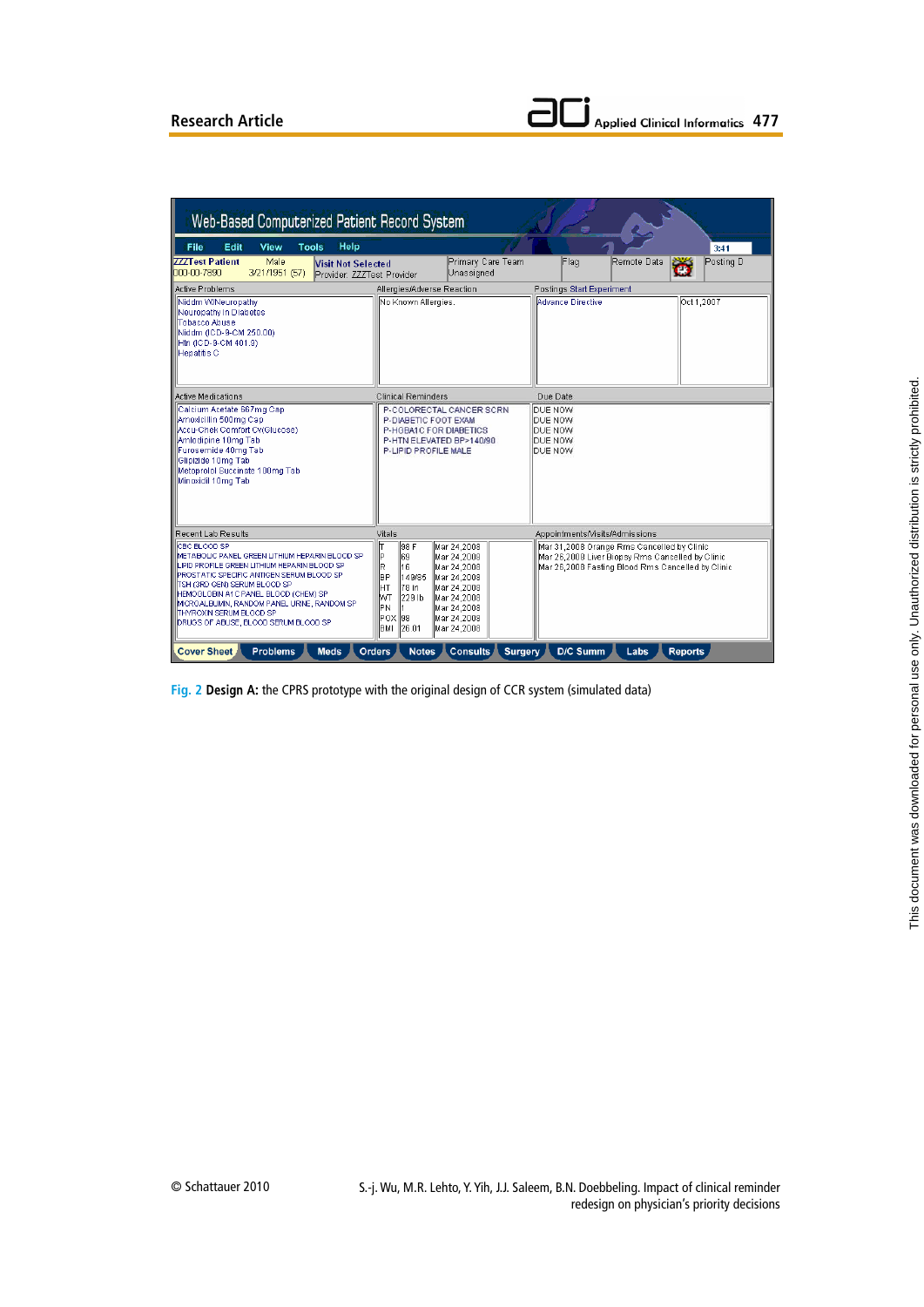| Web-Based Computerized Patient Record System                                                                                                                                                                                                                                                                                                           |                                                                                                                                                                                                                                                                                       |                                                                                                                                                     |                                               |  |  |  |  |  |  |
|--------------------------------------------------------------------------------------------------------------------------------------------------------------------------------------------------------------------------------------------------------------------------------------------------------------------------------------------------------|---------------------------------------------------------------------------------------------------------------------------------------------------------------------------------------------------------------------------------------------------------------------------------------|-----------------------------------------------------------------------------------------------------------------------------------------------------|-----------------------------------------------|--|--|--|--|--|--|
| File<br>Edit<br>Help<br><b>View</b><br><b>Tools</b>                                                                                                                                                                                                                                                                                                    |                                                                                                                                                                                                                                                                                       |                                                                                                                                                     | 3:41                                          |  |  |  |  |  |  |
| <b>ZZZTest Patient</b><br>Male<br><b>Visit Not Selected</b><br>000-00-7890<br>3/21/1951 (57)<br>Provider: ZZZTest Provider                                                                                                                                                                                                                             | Primary Care Team<br>Unassigned                                                                                                                                                                                                                                                       | Flag<br>Remote Data                                                                                                                                 | Posting D<br>ö                                |  |  |  |  |  |  |
| <b>Active Problems</b>                                                                                                                                                                                                                                                                                                                                 | Allergies/Adverse Reaction                                                                                                                                                                                                                                                            | Postings Start Experiment                                                                                                                           |                                               |  |  |  |  |  |  |
| Niddm W/Neuropathy<br>Neuropathy In Diabetes<br>Tobacco Abuse<br>Niddm (ICD-9-CM 250.00)<br>Htn (ICD-9-CM 401.9)<br>Hepatitis C                                                                                                                                                                                                                        | No Known Allergies.                                                                                                                                                                                                                                                                   | <b>Advance Directive</b>                                                                                                                            | Oct 1,2007                                    |  |  |  |  |  |  |
| <b>Active Medications</b>                                                                                                                                                                                                                                                                                                                              | Clinical Reminders (All, N, P)                                                                                                                                                                                                                                                        | Due Date<br>Time                                                                                                                                    | <b>Risk Factors</b>                           |  |  |  |  |  |  |
| Calcium Acetate 667mg Cap<br>Amoxicillin 500mg Cap<br>Accu-Chek Comfort Cv(Glucose)<br>Amlodipine 10mg Tab<br>Furosemide 40mg Tab<br>Glipizide 10mg Tab<br>Metoprolol Succinate 100mg Tab<br>Minoxidil 10mg Tab                                                                                                                                        | P-COLORECTAL CANCER SCRN<br>P-DIABETIC FOOT EXAM<br>P-HGBA1C FOR DIABETICS<br>P-HTN ELEVATED BP>140/90<br>P-LIPID PROFILE MALE                                                                                                                                                        | Uan 29,2006<br>Feb 6,2008<br>Aug 6,2007<br>Feb 6,2008<br>Feb 6,2008                                                                                 | High<br>High<br>Average<br>Average<br>Average |  |  |  |  |  |  |
| Recent Lab Results                                                                                                                                                                                                                                                                                                                                     | Vitals                                                                                                                                                                                                                                                                                | Appointments/Visits/Admissions                                                                                                                      |                                               |  |  |  |  |  |  |
| CBC BLOOD SP<br>METABOLIC PANEL GREEN LITHIUM HEPARIN BLOOD SP<br>LIPID PROFILE GREEN LITHIUM HEPARIN BLOOD SP<br>PROSTATIC SPECIFIC ANTIGEN SERUM BLOOD SP.<br>TSH (3RD GEN) SERUM BLOOD SP<br>HEMOGLOBIN A1C PANEL BLOOD (CHEM) SP<br>MICROALBUMIN, RANDOM PANEL URINE, RANDOM SP<br>THYROXIN SERUM BLOOD SP<br>DRUGS OF ABUSE, BLOOD SERUM BLOOD SP | ╓<br>98 F<br>Mar 24,2008<br>$\mathbb{F}_{\mathsf{R}}$<br>169<br>Mar 24,2008<br>16<br>Mar 24,2008<br> BP<br>149/85<br>Mar 24,2008<br>lнт<br>78 in<br>Mar 24,2008<br>229 lb<br>MТ<br>Mar 24,2008<br>llen<br>Mar 24,2008<br>POX 98<br>Mar 24,2008<br><b>BMI</b><br> 26.01<br>Mar 24,2008 | Mar 31.2008 Orange Rms Cancelled by Clinic<br>Mar 26,2008 Liver Biopsy Rms Cancelled by Clinic<br>Mar 26,2008 Fasting Blood Rms Cancelled by Clinic |                                               |  |  |  |  |  |  |
| <b>Consults</b><br>$D/C$ Summ<br>Orders<br>Notes<br><b>Surgery</b><br><b>Cover Sheet</b><br><b>Problems</b><br><b>Meds</b><br>Labs<br><b>Reports</b>                                                                                                                                                                                                   |                                                                                                                                                                                                                                                                                       |                                                                                                                                                     |                                               |  |  |  |  |  |  |

**Fig. 3** Design B: the CPRS prototype with the new design of CCR system (simulated data)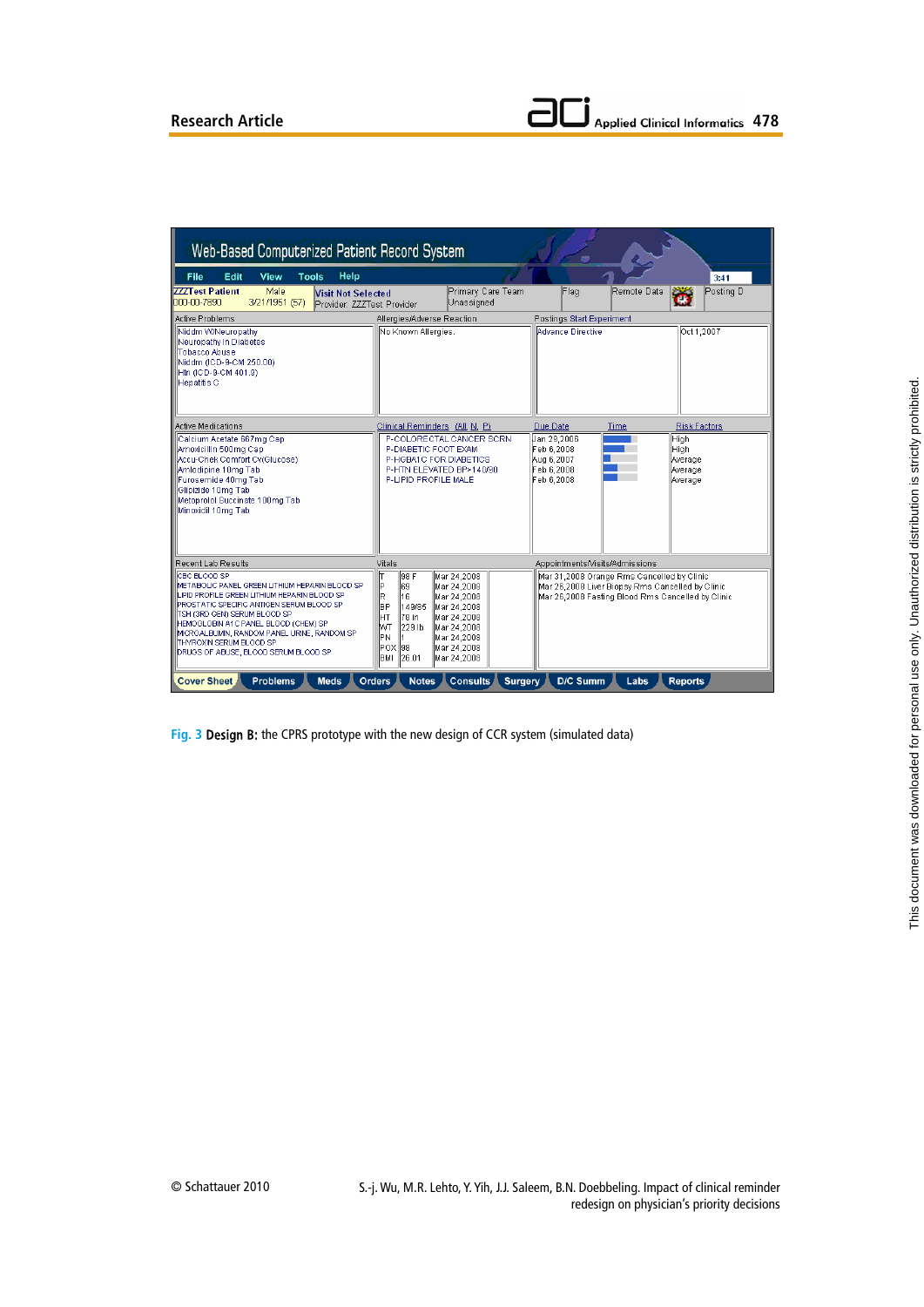

--STATUS-- -- DUE DATE-- -- LAST DONE--Past Due 1/29/2006 1/29/2003 Colorectal Cancer Screening (Colonoscopy) due every 10 years for ages 50 to 81. **Clinical Risk Assessment** Risk Factors: High |≑ Personal history of colon polyps : Yes Lo1/29/03 Screening Colonoscopy: One 10 mm polyp in the transverse colon. Resected and retrieved Personal history of colorectal cancer: No | d-Family history of colorectal cancer: Yes i-11/12/02 One brother died of colon cancer at age 45 Past Encounters 6-01/29/03 Lesion Removal Colonoscopy: Negative One 10 mm polyp in the transverse colon. Resected and retrieved. -Diverticulosis. -Internal hemorrhoids were found. Recommend: Repeat colonoscopy in 3 years for surveillance given the fair prep and history of polyps Pending Exams: No future colonoscopy found.

#### **Fig. 4** The Risk factor repository for colorectal cancer screening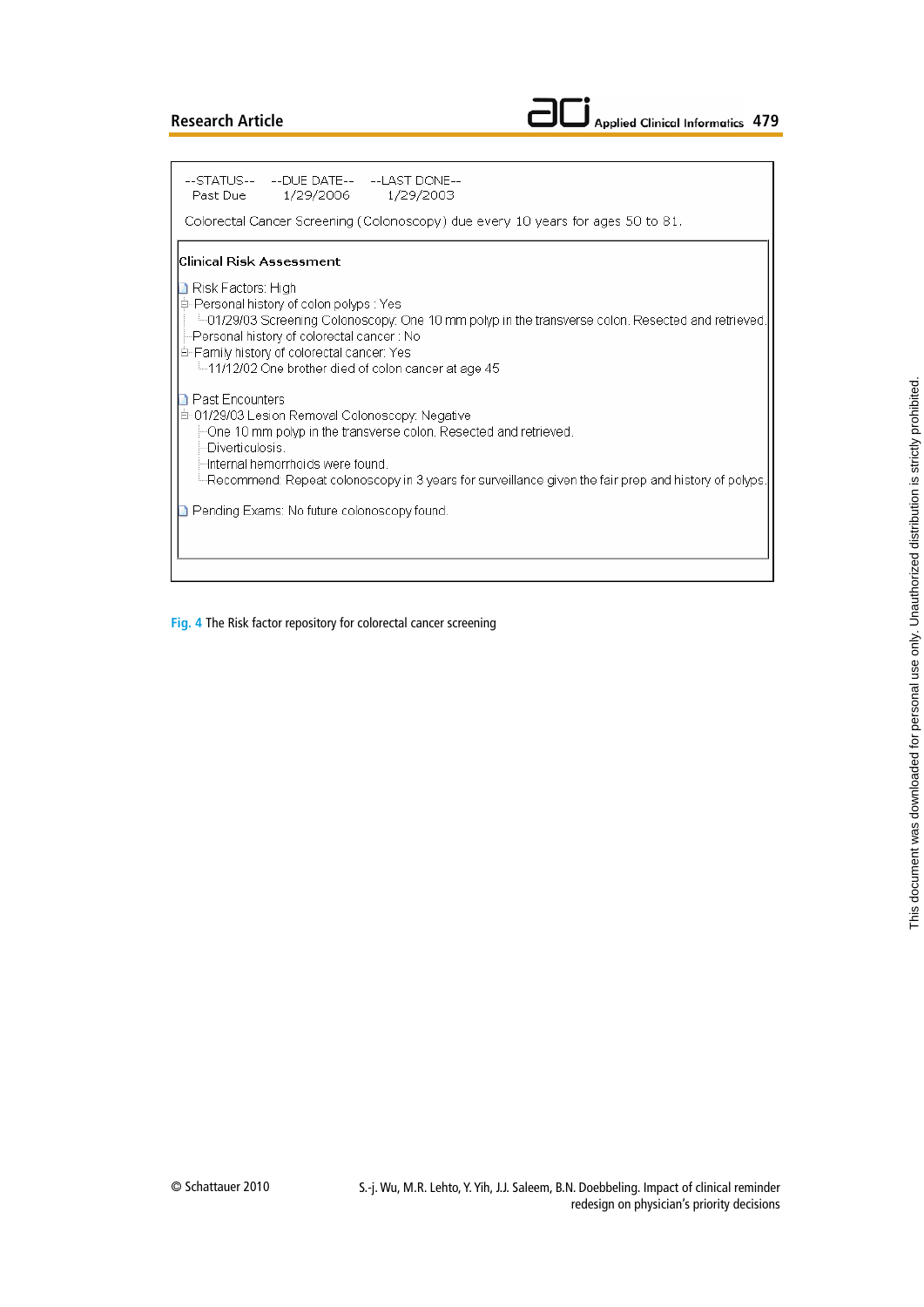| Page 1 (of 5)                                                                                                                                                                                                                                                                                                | close or Esc Key |
|--------------------------------------------------------------------------------------------------------------------------------------------------------------------------------------------------------------------------------------------------------------------------------------------------------------|------------------|
| Scenario: You are in the exam room to see one of your patients in the<br>primary clinic.                                                                                                                                                                                                                     |                  |
| This patient had been seen by nurse and is sitting in the exam room next to you. You log<br>into CPRS and open patient's medical history.                                                                                                                                                                    |                  |
| This patient presents to the clinic today for annual exams and routine follow up. This 55 year<br>old MALE is married with three children, does not drink and has no substance abuse, and<br>smokes one pack a week. This patient is a well developed, well nourished white male in no<br>apparent distress. |                  |
| You review patient's test parameters of today.                                                                                                                                                                                                                                                               |                  |
| TEMP: 98 F (37 C)<br>PULSE: 69<br><b>RESP: 16</b><br>BP: 149/85<br>WT: 229 lb (104 kg)<br>PAIN: 1<br>BMI: 26.01                                                                                                                                                                                              |                  |
| This patient was diagnosed with type II diabetes about 4 years ago. His other active<br>problems include hypertension, tobacco abuse, and neuropathy in diabetes.                                                                                                                                            |                  |
| Next>>                                                                                                                                                                                                                                                                                                       |                  |

**Fig. 5** Patient Encounter Simulation (Page 1 of 5)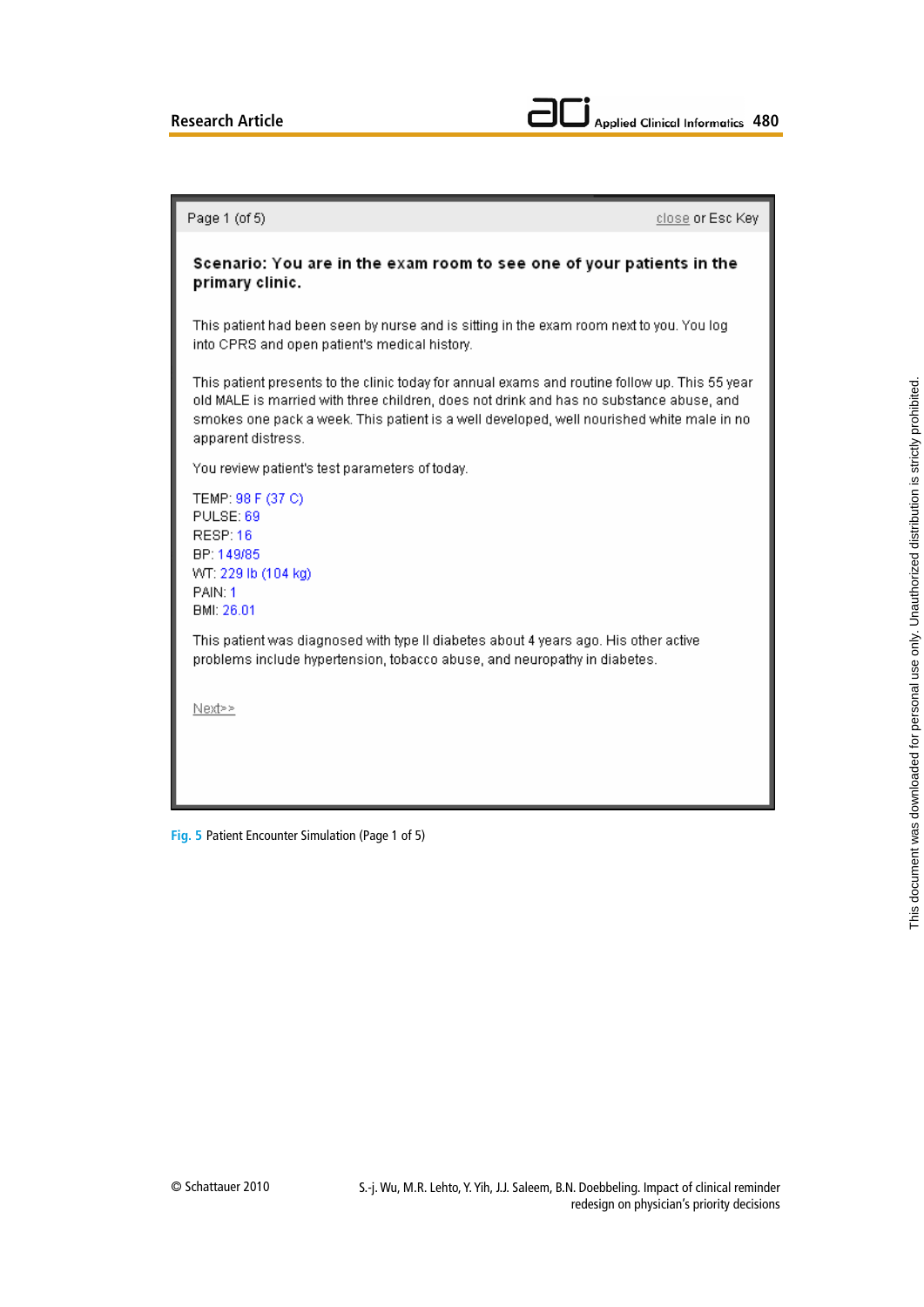



 **Fig. 6** a)



**Fig. 6** b)

**Fig. 6** a) and b) Average CCR priority v.s. estimated resolution time in the original design (left) and the new design (right) (Note: greater numerical value in Y axis stands for latter/lower priority)

S.-j. Wu, M.R. Lehto, Y. Yih, J.J. Saleem, B.N. Doebbeling. Impact of clinical reminder redesign on physician's priority decisions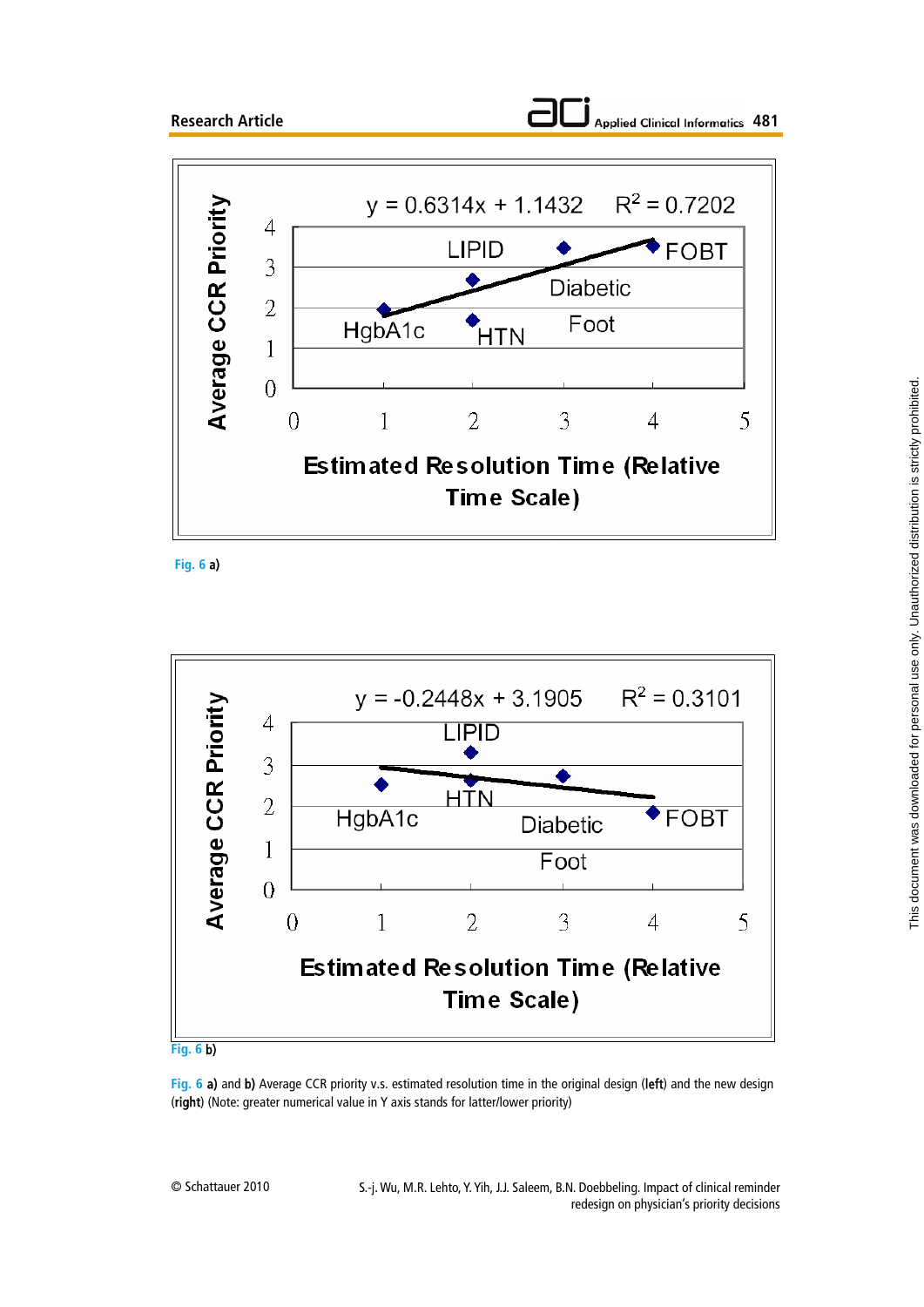**Table 1** The priority order elicited from each participant with original design (on the left) and new design (on the right). \*note: CRC: colorectal cancer screening, D. Foot: diabetic foot exam, HTN: hypertension screening, HgbA<sub>1c</sub>: hemoglobin A1c test, LIPID: lipid profile. \*\*note: the CCRs that could be resolved within 5-minute time span were underlined.

| Sub-                    | <b>With Original Design</b> |                         |                |                          | <b>With New Design</b>  |                |                |                |                         |                         |
|-------------------------|-----------------------------|-------------------------|----------------|--------------------------|-------------------------|----------------|----------------|----------------|-------------------------|-------------------------|
| ject ID                 | <b>CRC</b>                  | D.<br>Foot              | <b>HTN</b>     | HgbA <sub>1c</sub> LIPID |                         | <b>CRC</b>     | D.<br>Foot     | <b>HTN</b>     | $HgbA_{1c}$ LIPID       |                         |
| 1                       | $\overline{4}$              | $\sqrt{4}$              | $\overline{2}$ | $\mathbf{1}$             | 3                       | $\overline{2}$ | $\overline{4}$ | 3              | $\overline{1}$          | 5                       |
| $\overline{2}$          | $\overline{4}$              | 5                       | $\mathbf{1}$   | $\overline{2}$           | $\overline{2}$          | $\overline{4}$ | 5              | 1              | $\overline{2}$          | $\overline{2}$          |
| 3                       | $\overline{\mathbf{3}}$     | $\mathsf 3$             | $\overline{3}$ | $\mathbf{1}$             | $\mathbf{1}$            | $\mathbf{1}$   | $\mathbf{1}$   | 3              | $\overline{3}$          | $\overline{\mathbf{3}}$ |
| $\overline{\mathbf{4}}$ | 5                           | $\overline{\mathbf{3}}$ | $\mathbf{1}$   | $\sqrt{4}$               | $\overline{2}$          | $\mathbf{1}$   | $\overline{2}$ | 3              | $\overline{4}$          | $\overline{\mathbf{4}}$ |
| 5                       | 5                           | $\overline{4}$          | $\mathbf{1}$   | $\overline{2}$           | $\overline{2}$          | $\mathbf{1}$   | 5              | $\mathbf{1}$   | $\overline{3}$          | $\overline{3}$          |
| $6\phantom{1}6$         | 5                           | $\mathbf{1}$            | $\overline{2}$ | $\overline{\mathbf{3}}$  | $\sqrt{4}$              | $\overline{2}$ | $\mathbf{1}$   | 3              | $\overline{4}$          | $\overline{4}$          |
| $\overline{\mathbf{z}}$ | $\overline{4}$              | 5                       | $\mathbf{1}$   | $\mathbf{1}$             | $\mathbf{1}$            | $\mathbf{1}$   | $\mathbf{1}$   | $\overline{3}$ | $\overline{4}$          | $\overline{4}$          |
| 8                       | 5                           | $\overline{4}$          | $\mathbf{1}$   | $\overline{2}$           | 3                       | 5              | $\overline{4}$ | $\mathbf{1}$   | $\overline{2}$          | 3                       |
| 9                       | $\mathbf{1}$                | $\overline{4}$          | 3              | $\overline{2}$           | 5                       | $\mathbf{1}$   | $\mathbf{1}$   | 3              | $\overline{\mathbf{3}}$ | 5                       |
| 10                      | $\overline{3}$              | $\overline{5}$          | $\overline{1}$ | $\mathbf{1}$             | $\sqrt{4}$              | $\mathbf{1}$   | $\overline{3}$ | 3              | $\overline{1}$          | 5                       |
| 11                      | $\sqrt{4}$                  | $\overline{3}$          | --             | 1                        | 1                       | $\mathbf{1}$   | $\overline{4}$ | --             | $\overline{2}$          | $\overline{2}$          |
| 12                      | 3                           | $\overline{4}$          | --             | 1                        | 1                       | 1              | $\overline{4}$ | --             | $\mathbf{1}$            | $\mathbf{1}$            |
| 13                      | 5                           | $\mathbf{1}$            | $\mathbf{1}$   | 1                        | $\sqrt{4}$              | $\mathbf{1}$   | $\overline{2}$ | 3              | $\overline{\mathbf{3}}$ | $\overline{\mathbf{3}}$ |
| 14                      | $\overline{1}$              | 5                       | $\overline{2}$ | $\overline{\mathbf{3}}$  | $\overline{\mathbf{3}}$ | 5              | 3              | $\sqrt{4}$     | $\mathbf{1}$            | $\mathbf{1}$            |
| 15                      | $\mathbf{1}$                | $\mathbf{1}$            | $\overline{3}$ | $\overline{4}$           | $\overline{4}$          | $\mathbf{1}$   | $\mathbf{1}$   | 3              | $\overline{4}$          | $\overline{4}$          |
| <b>Mean</b>             | 3.53                        | 3.47                    | 1.69           | 1.93                     | 2.67                    | 1.87           | 2.73           | 2.62           | 2.53                    | 3.27                    |
| St.<br>Dev.             | 1.51                        | 1.46                    | 0.85           | 1.10                     | 1.35                    | 1.51           | 1.53           | 0.96           | 1.19                    | 1.33                    |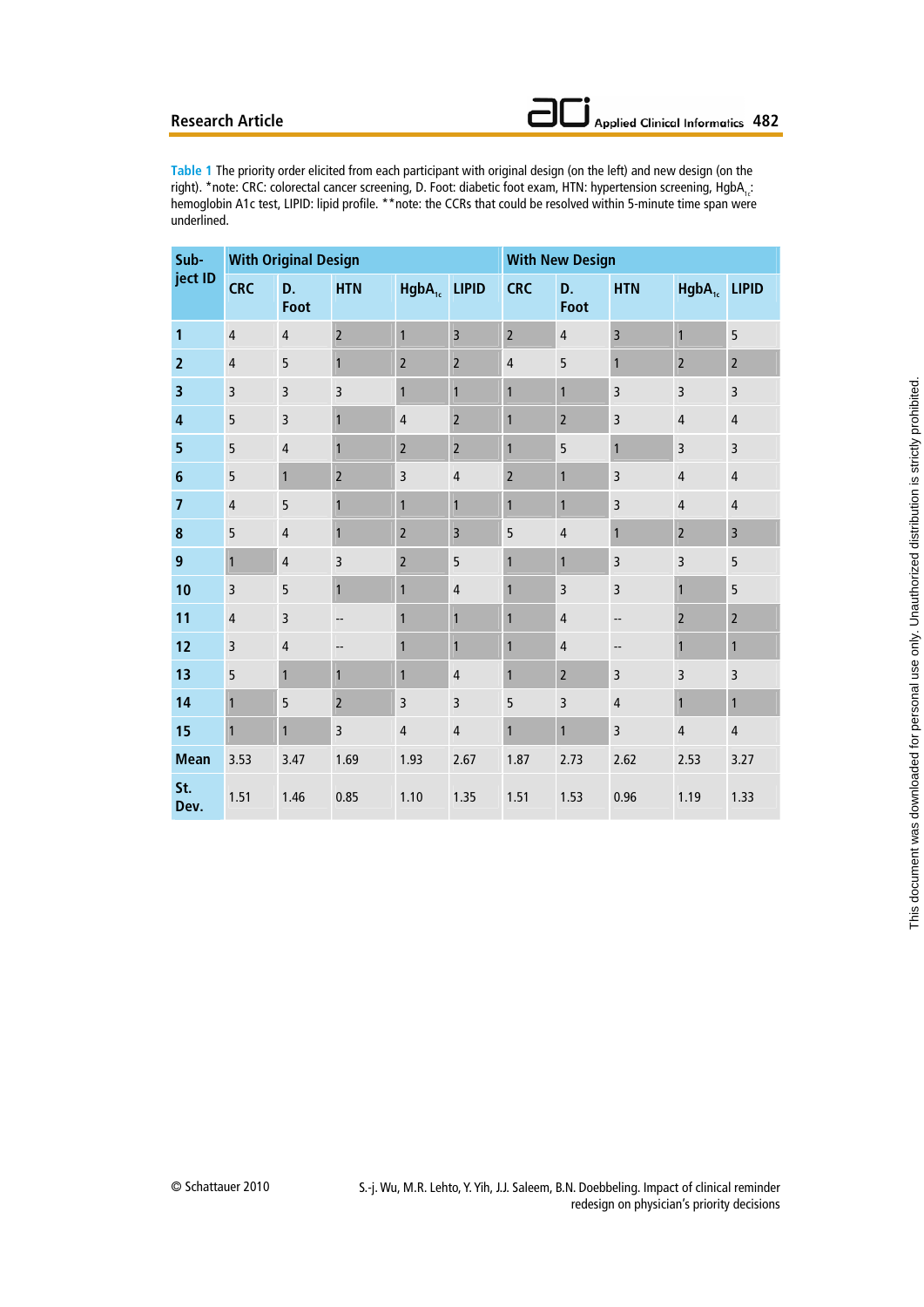**Table 2** Resolve/defer decision for colorectal cancer screening, diabetic foot, hypertension, hemoglobin A1c, LIPID profile, and overall, respectively.

| <b>Colorectal Cancer Screening</b> | <b>Resolve</b> | Defer          |                          |  |
|------------------------------------|----------------|----------------|--------------------------|--|
| With original design               | <b>Resolve</b> | $\overline{2}$ | 1                        |  |
|                                    | <b>Defer</b>   | 10             | $\overline{\phantom{0}}$ |  |
| <b>Hypertension</b>                | <b>Resolve</b> | <b>Defer</b>   |                          |  |
| With original design               | <b>Resolve</b> | 4              | 6                        |  |
|                                    | <b>Defer</b>   | $\Omega$       | 5                        |  |
| <b>LIPID Profile</b>               | <b>Resolve</b> | <b>Defer</b>   |                          |  |
| With original design               | <b>Resolve</b> | 4              | 5                        |  |
|                                    | <b>Defer</b>   | 1              | 5                        |  |
| <b>Hemoglobin A1c</b>              |                | <b>Resolve</b> | <b>Defer</b>             |  |
| With original design               | <b>Resolve</b> | 6              | 5                        |  |
|                                    | <b>Defer</b>   | 1              | 3                        |  |
| <b>Overall</b>                     | <b>Resolve</b> | <b>Defer</b>   |                          |  |
| With original design               | <b>Resolve</b> | 19             | 17                       |  |
|                                    | Defer          | 16             | 23                       |  |

**Table 3** Perceived usefulness for each design feature in the new design (1 = strongly disagree, 2 = disagree, 3 = neutral,  $4 =$  agree,  $5 =$  strongly agree).

|                                 |        | <b>Perceived Usefulness Percent (N)</b> |        | <b>Std Dev.</b> |         |             |      |
|---------------------------------|--------|-----------------------------------------|--------|-----------------|---------|-------------|------|
|                                 | 1      | $\overline{2}$                          | 3      | 4               | 5       | <b>Mean</b> |      |
| <b>Prioritization Overall</b>   | .00(0) | .06(1)                                  | .19(3) | .25(4)          | .50(8)  | 4.19        | 0.95 |
| <b>Name</b>                     | .13(2) | .13(2)                                  | .25(4) | .31(5)          | .19(3)  | 3.31        | 1.26 |
| <b>Due Date</b>                 | .00(0) | .00(0)                                  | .07(1) | .53(8)          | .40(6)  | 4.33        | 0.62 |
| <b>Time</b>                     | .06(1) | .19(3)                                  | .31(5) | .13(2)          | .31(5)  | 3.44        | 1.27 |
| <b>Risk Score</b>               | .13(2) | .00(0)                                  | .13(2) | .19(3)          | .56(9)  | 4.06        | 1.34 |
| <b>Role-based Filter</b>        | .00(0) | .00(0)                                  | .25(4) | .44(7)          | .31(5)  | 4.06        | 0.75 |
| <b>Clinical Risk Repository</b> | .00(0) | .00(0)                                  | .12(2) | .25(4)          | .63(10) | 4.50        | 0.71 |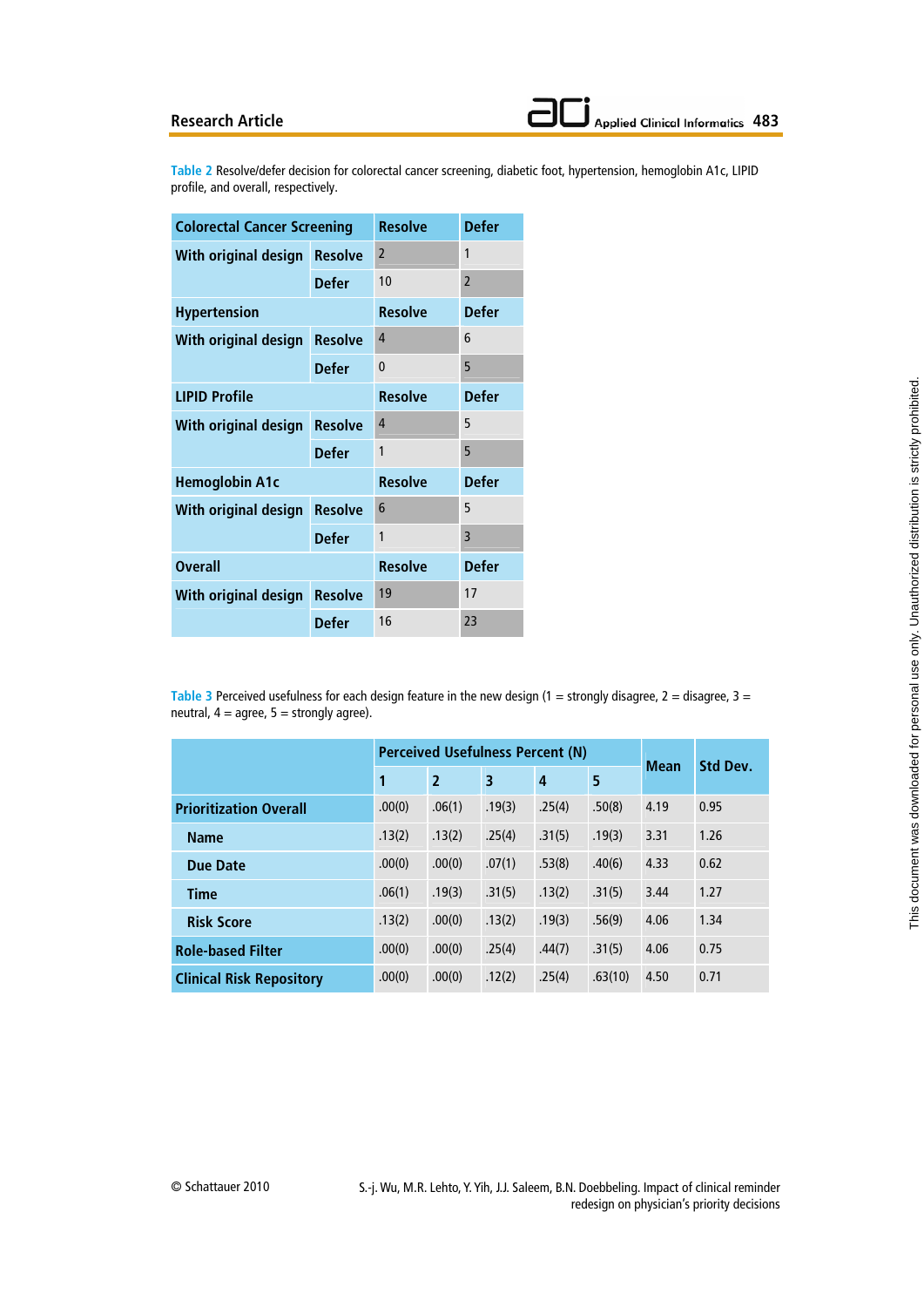# **References**

- 1. Doebbeling BN, Vaughn TE, McCoy KD, Glassman P. Informatics implementation in the Veterans Health Administration (VHA) healthcare system to improve quality of care. AMIA Annu Symp Proc 2006: 204-208.
- 2. Balas EA, Li ZR, Spencer DC, Jaffrey F, Brent E, Mitchell JA. An expert system for performance-based direct delivery of published clinical evidence. Journal of the American Medical Informatics Association 1996; 3(1): 56-65.
- 3. Cannon DS, Allen SN. A comparison of the effects of computer and manual reminders on compliance with a mental health clinical practice guideline. Journal of the American Medical Informatics Association 2000; 7(2): 196-203.
- 4. Hasman A, Safran C, Takeda H. Quality of health care: informatics foundations. Methods Inf Med 2003; 42(5): 509-518.
- 5. Eslami S, Abu-Hanna A, de Keizer NF. Evaluation of outpatient computerized physician medication order entry systems: a systematic review. J Am Med Inform Assoc 2007; 14(4): 400-406.
- 6. Vashitz G, Meyer J, Parmet Y, Peleg R, Goldfarb D, Porath A, et al. Defining and measuring physicians' responses to clinical reminders. J Biomed Inform 2009; 42(2): 317-326.
- 7. Dexter PR, Perkins S, Overhage JM, Maharry K, Kohler RB, McDonald CJ. A computerized reminder system to increase the use of preventive care for hospitalized patients. New England Journal of Medicine. 2001; 345(13): 965-970.
- 8. Ornstein SM, Garr DR, Jenkins RG, Rust PF, Arnon A. Computer-generated physician and patient reminders - tools to improve population adherence to selected preventive services. Journal of Family Practice. 1991; 32(1): 82-90.
- 9. RAND Corporation. A systematic review of the literature on interventions to increase the use of clinical preventive services under Medicare. 1999.
- 10. Sintchenko V, Coiera E, Iredell JR, Gilbert GL. Comparative impact of guidelines, clinical data, and decision support on prescribing decisions: An interactive web experiment with simulated cases. Journal of the American Medical Informatics Association 2004; 11(1): 71-77.
- 11. Gorton TA, Cranford CO, Golden WE, Walls RC, Pawelak JE. Primary care physicians' response to dissemination of practice guidelines. Arch Fam Med 1995; 4(2): 135-142.
- 12. Shea S, DuMouchel W, Bahamonde L. A meta-analysis of 16 randomized controlled trials to evaluate computer-based clinical reminder systems for preventive care in the ambulatory setting. Journal of the American Medical Informatics Association 1996; 3(6): 399-409.
- 13. Kralj B, Iverson D, Hotz K, Ashbury FD. The impact of computerized clinical reminders on physician prescribing behavior: Evidence from community oncology practice. American Journal of Medical Quality 2003; 18(5): 197-203.
- 14. Sequist TD, Gandhi TK, Karson AS, Fiskio JM, Bugbee D, Sperling M, et al., editors. A randomized trial of electronic clinical reminders to improve quality of care for diabetes and coronary artery disease. 27th Annual Meeting of the Society of General Internal Medicine; 2004 May 12-15; Chicago, IL.
- 15. Gandhi TK, Sequist TD, Poon EG, Karson AS, Murff H, Fairchild DG, et al. Primary care clinician attitudes towards electronic clinical reminders and clinical practice guidelines. AMIA Annu Symp Proc 2003: 848.
- 16. Calabrisi RR, Czarnecki T, Blank C. The impact of clinical reminders and alerts on health screenings. The VA Pittsburgh Healthcare System achieves notable results by enhancing an automated clinical reminder system within its CPR – and has the data to prove it. Health Manag Technol 2002; 23(12): 32-34.
- 17. Schellhase KG, Koepsell TD, Norris TE. Providers' reactions to an automated health maintenance reminder system incorporated into the patient's electronic medical record. American Board of Family Practice 2003; 16: 312-317.
- 18. Agrawal A, Mayo-Smith MF. Adherence to computerized clinical reminders in a large healthcare delivery network. Medinfo 2004; 11: 111-114.
- 19. Goldberg HI, Wagner EH, Fihn SD, Martin DP, Horowitz CR, Christensen DB, et al. A randomized controlled trial of CQI teams and academic detailing: can they alter compliance with guidelines? Jt Comm J Qual Improv 1998; 24(3): 130-142.
- 20. Tierney WM, Overhage JM, Murray MD, Harris LE, Zhou XH, Eckert GJ, et al. Effects of computerized guidelines for managing heart disease in primary care - A randomized, controlled trial. Journal of General Internal Medicine 2003; 18(12): 967-976.
- 21. Wu SJ, Lehto M, Yih Y, Saleem JJ, Doebbeling BN, Relationship of estimated resolution time and computerized clinical reminder adherence. AMIA Annu Symp Proc 2007: 334-338.